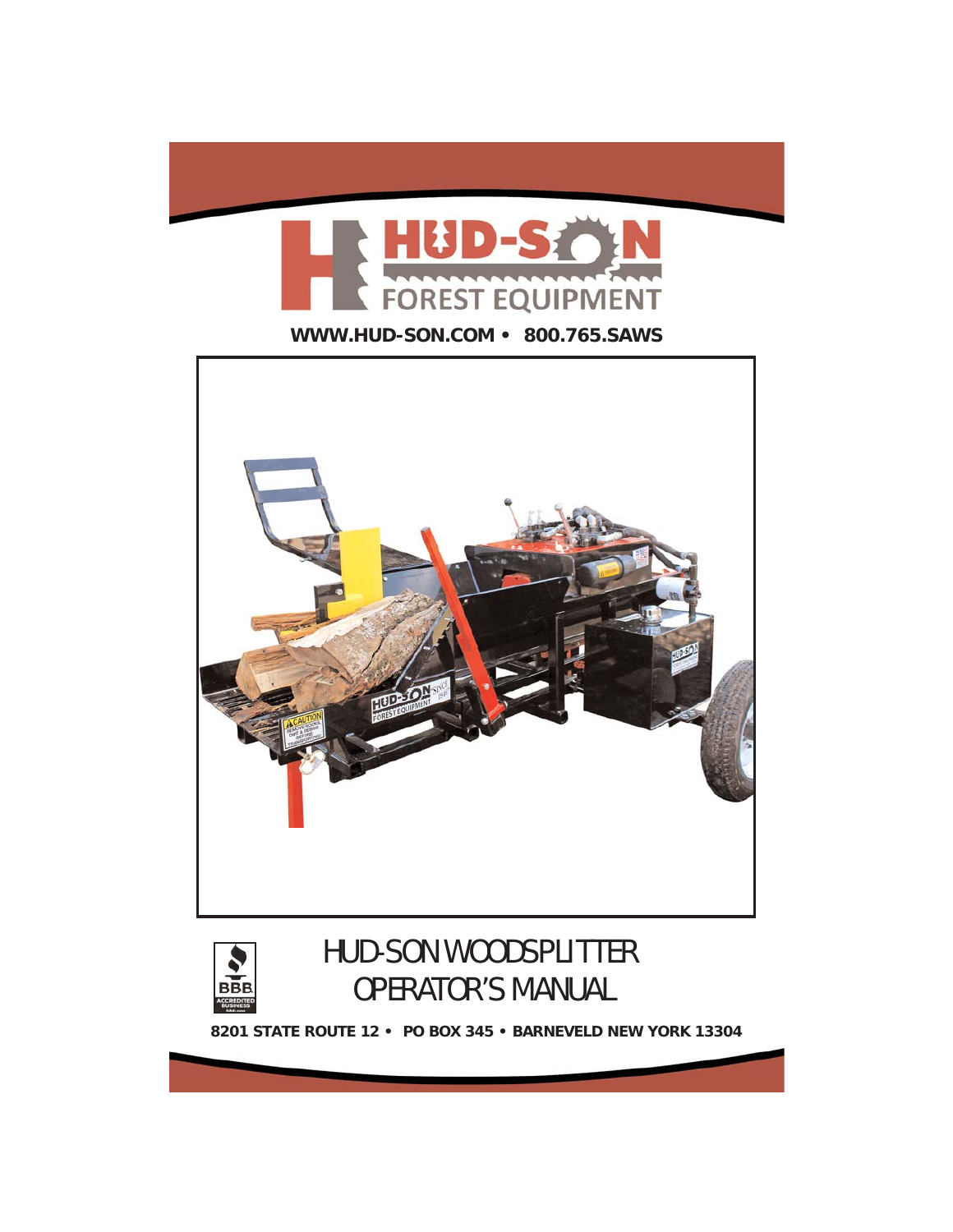

Thank you for your purchase of a woodsplitter from Hud-Son Forest Equipment. We are pleased that you chose us as your supplier of your forestry equipment.

Hud-Son Forest Equipment has been in the forestry business since 1965 and prides itself on developing new and innovative products for the forestry business. Our product line is always transforming so please check us out on the web at www.hudson.com for the up and coming developments we are making.

Should you have any questions with the setup of your mill or have any technical questions please feel free to contact our onsite technician Monday - Friday, 8 to 4:30 and Saturdays from 8 to noon eastern time at 1-800-765-7297. We are always available to our customers for any questions or concerns they may have about their equipment.

## **CONTENTS**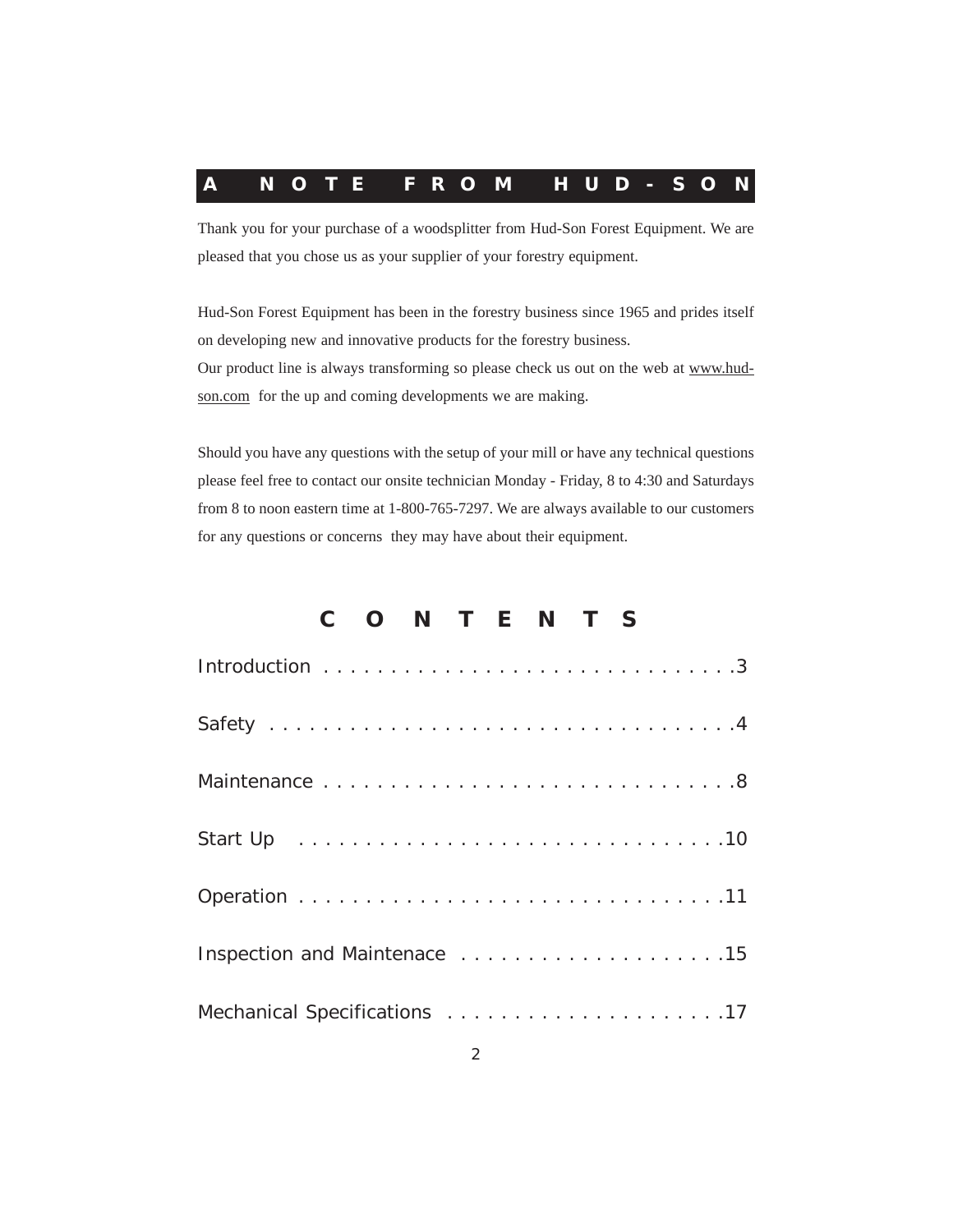- Read all operating, and safety instructions.
- Complete and return the warranty card .
- Write the serial number and date-of-purchase in this manual.
- Make sure the oil filter is properly installed. (See "Assembly Procedure" section.)

• Fill the hydraulic tank with the recommended type and quantity of oil. (See "Start-Up Procedure" section.)

• Fill the engine crankcase with the manufacturer's recommended type and quantity of oil. (See "Start-Up Procedure" section.)

• Fill the engine fuel tank with fresh, clean, lead-free gasoline. (Do not mix oil with gasoline.)

• Make sure the trailer hitch of the towing vehicle is equipped with a 2 inch ball.

## *INTRODUCTION*

*Purchaser Agreement*

*By accepting the delivery of your woodsplitter by Hud-Son Forest Equipment you agree that you will not modify your mill from it's original assembly. This will VOID any warranty from Hud-Son Forest Equipment.*

Please fill out the information for quick reference:

This manual is filled with the latest information and specifications at the time of publication. We have the right to make changes as they are needed. Any of the changes in our product may cause a variation between the illustrations and explanations in the manual and the item that you have purchased.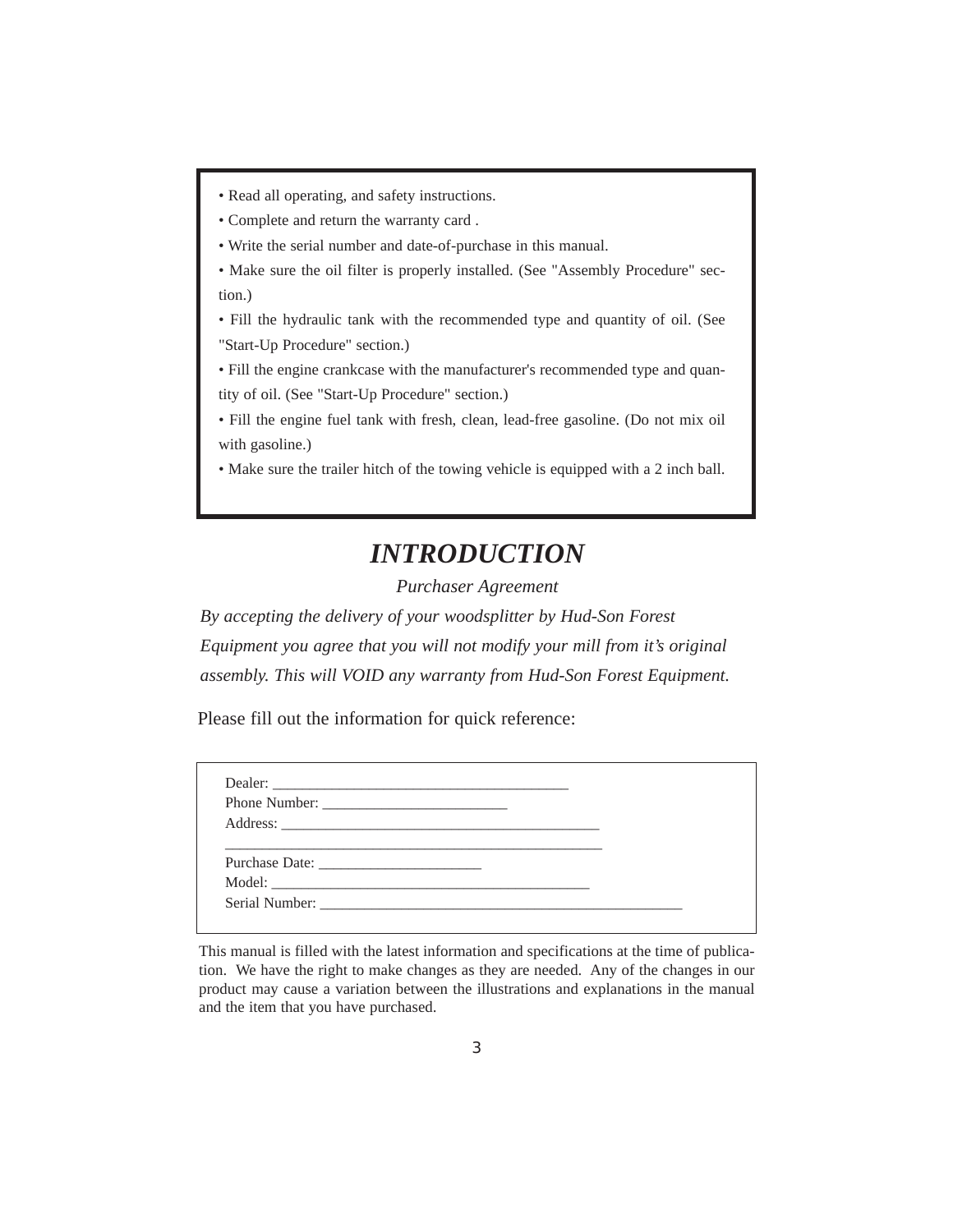## *Safety Guidelines*

The reason for the safety section is to inform the operators and maintenance personnel, the precautions that should be taken while operating or servicing the Hud-Son Mills. Please use good judgement and keep safety in mind when operating Hud-Son machinery. Please read and follow ALL the instructions in this manual before operating the Hud-Son Mill safely at all times. These instructions were produced for your benefit. Your ability to understand and follow the instructions is essential for the safe operation of this product. Always call your servicing dealer if you are in doubt before operation of any kind.

## *General Safety Procedures*

1- Always wear safety glasses, ear protection, and gloves while operating or servicing the machine.







- 2 Keep all body parts and foreign objects away from all moving parts. Do not reach into the machine while it is still operating. (Be Sure The Machine Is OFF.)
- 3 Do not attempt to override any safety features on the machine.
- 4 Inspect the machine before every use for wear, damage, and that it's functioning correctly. If the machine has been damaged or is not running correctly, DO NOT attempt to operate the machine. Repair or replace all parts when necessary.
- 5 Do not wear loose clothing or jewelry while operating or servicing the machine.
- 6 All replacement parts should be of the same specifications as the original parts on your Hud-Son machine.
- 7 All guards and covers must be in place before operating the machine.
- 8 Before starting the machine be sure that it is set up properly.
- 9 DO NOT operate or service any machinery while under the influence of drugs or alcohol, while tired or if you are unable to control your movements.
- 10 -All worn or damaged decals should be replaced.
- 11 -Any modifications to the machine requires written approval from Hud-Son Forest Equipment.
- 12 -The sawmill should only be used when it is on level stable ground.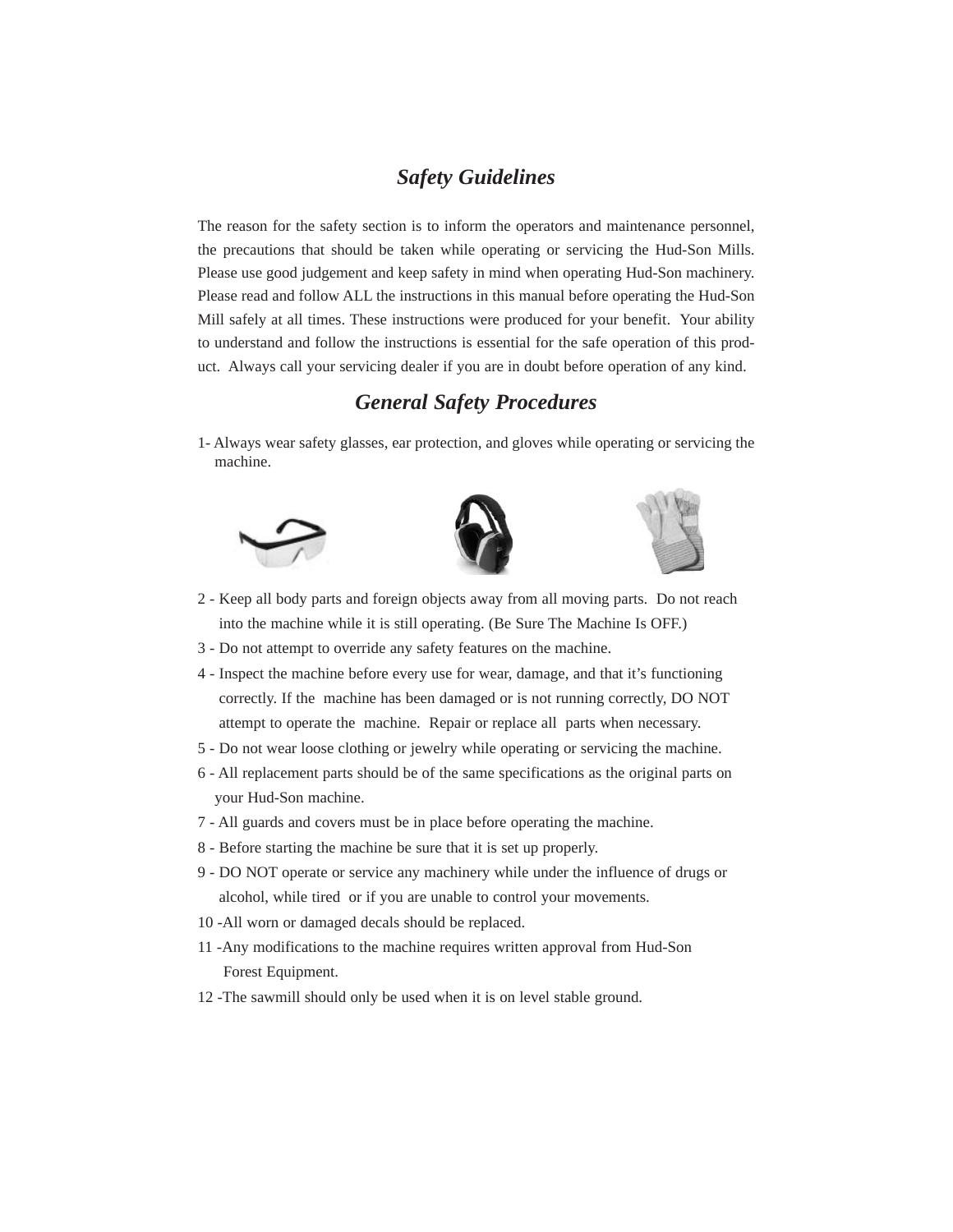The safety rules are made for the benefit of the persons operating and servicing the machine, to prevent injury to oneself or others. Please review all setup and operating procedures before attempting to run the machine, whether covered in this manual or not, to ensure the safest operation of this product.

Hud-Son Forest Equipment is not liable for damage to property or personal injury due to the failure of any person and/or operator to follow the instructions and recommendations set forth in this manual or any other instructions or recommendations contained in other literature issued by other vendor manuals in the owner's kit.

#### **Product Safety Decals**

The decals below are used on the Hud-Son Saw Mills to identify warnings and prohibited actions. It is very important that you understand the meaning of the decals for your safety and the safety of others. Decals are to be replaced if worn or illegible.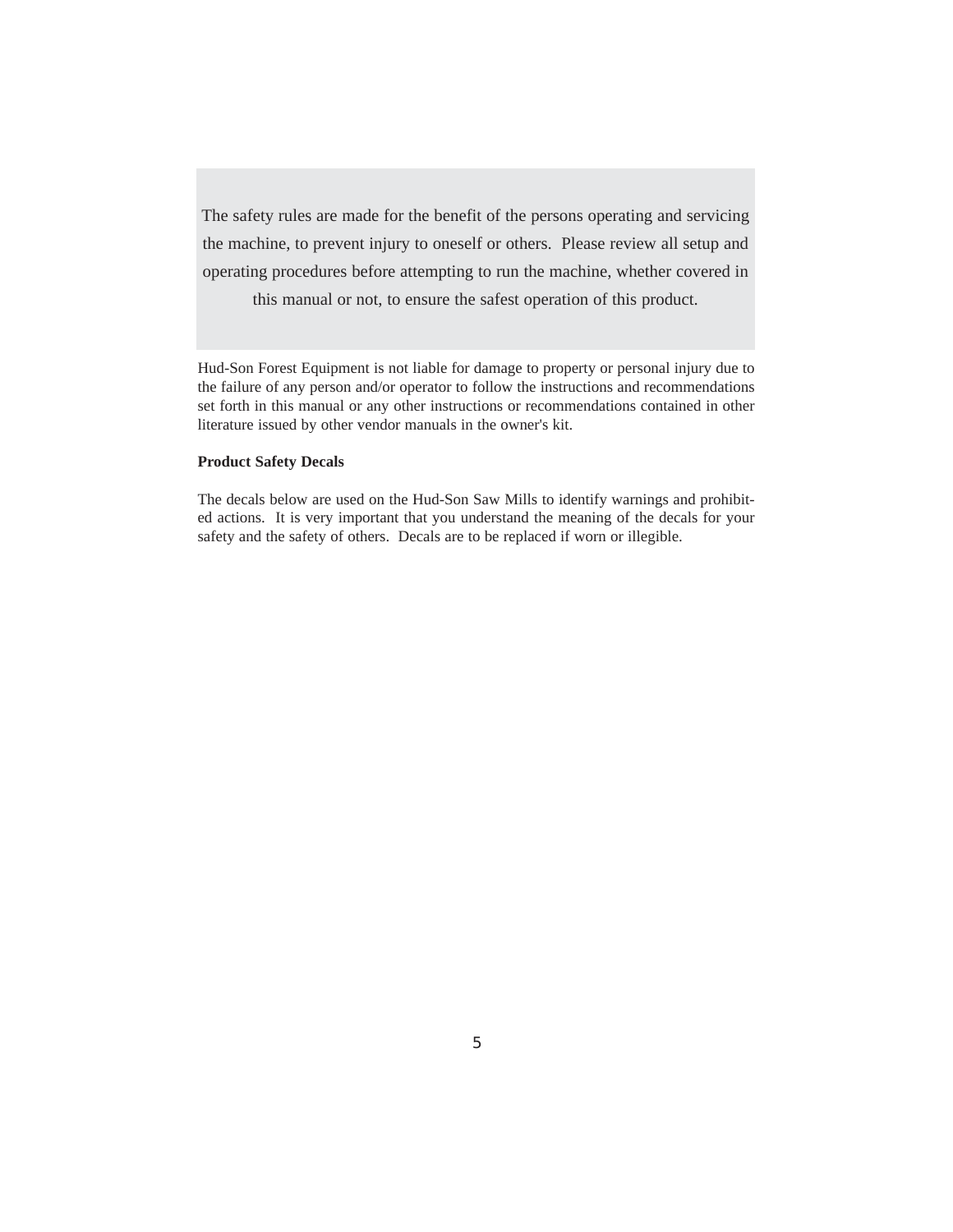CAUTION - Be EXTRA careful around these areas, unsafe practices may cause personnel injury or damage.

DANGER - Be careful around any rotating parts, they may cause personnel injury or damage.

DANGER - Be sure to be very cautious and alert, these areas may cause personnel injury or damage.

CAUTION - Operating equipment without

guards may cause personnel injury or damage. **BLADE LUBE TANK - be sure to use the** correct lubrication, if incorrect lube is used it may cause personnel injury or damage.

NOTICE - Please remember to send in warranty card and information.

CAUTION - All debris needs to be removed from machine before transporting, failure to so may cause personnel injury or damage.

CAUTION FIRE HAZARD - Keep all sawdust away from motor.



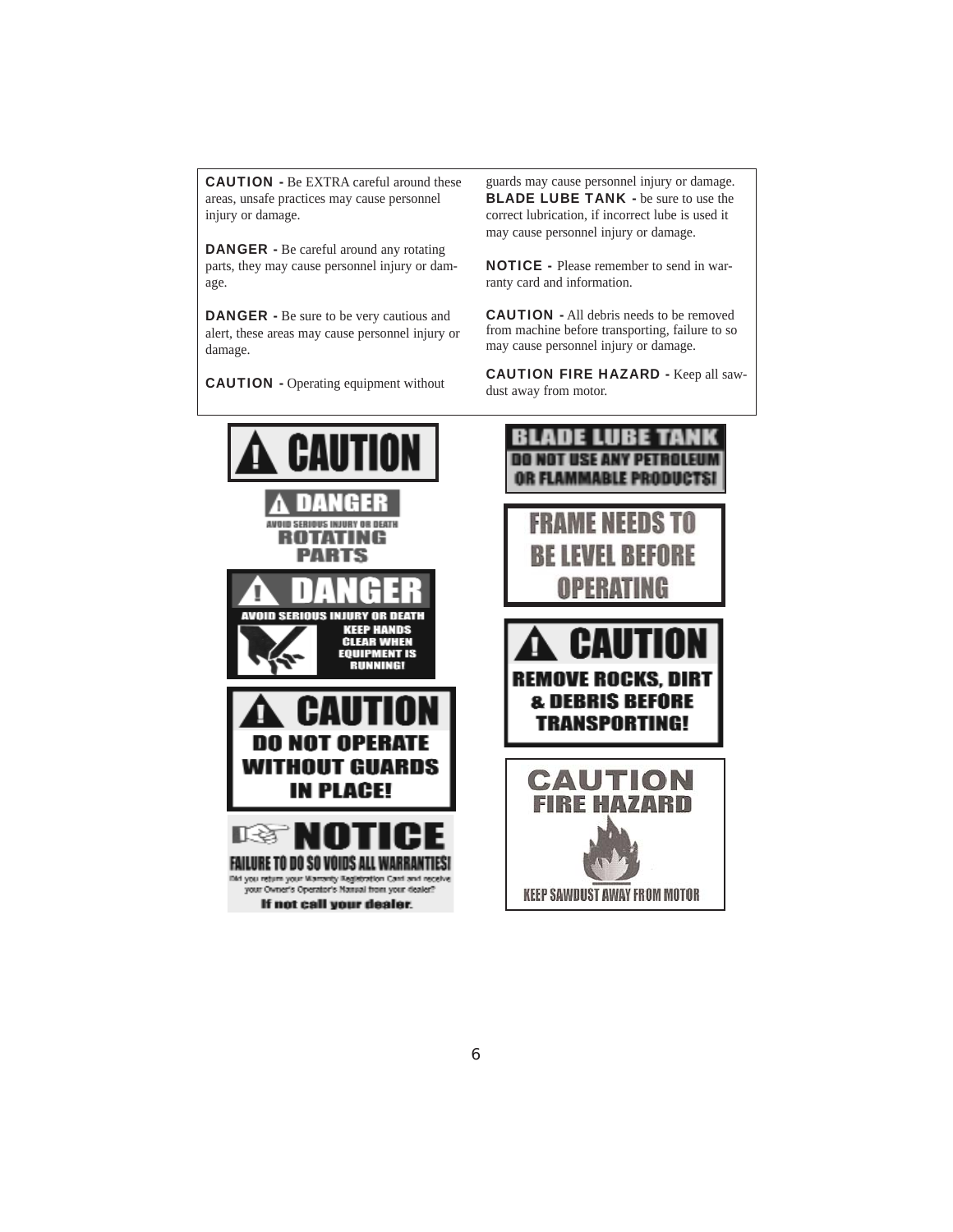## *Operating Safety* **ALLOW ONLY ONE (1) PERSON TO LOAD AND OPERATE THE LOGSPLITTER.**

- **ALLOW ONLY ADULTS** to operate the log splitter. No one under the age of 18 should be allowed to operate the log splitter.
- **ALWAYS** keep bystanders, including children and pets, at least twenty-five (25) feet away from the work area. Only the operator should stand near the equipment and only within the safe operating area prescribed in this manual.
- When the ram of the log splitter is in the return mode, keep your hands off the machine - the log splitter is designed to automatically stop when the cylinder is fully retracted.
- **DO NOT** allow any person to operate the log splitter until they have read and under stood the safe operating instructions contained in this manual.
- **DO NOT** under any circumstances, alter your log splitter. This equipment was designed and engineered to be used in accordance with the operating instructions. Altering the equipment, or using the equipment in such a way as to circumvent its design capabilities and capacities, could result in serious or fatal injury and

#### **WlLL VOID THE WARRANTY.**

- **NEVER** operate, or allow anyone else to operate, this equipment while under the influence of medication, drugs, or alcohol.
- **NEVER** wear loose clothing or jewelry that may get caught or become entangled in the log splitter.
- **NEVER** place hands or feet between log and splitting wedge or between log and ram during the forward or reverse stroke.
- **DO NOT STRADDLE OR REACH ACROSS THE SPLITTING AREA WHEN OPERATING THE LOG SPLITTE**R.
- **DO NOT** step over your log splitter when the engine is running, because you may trip or accidentally engage the ram.
- **NEVER** attempt to load your log splitter while the ram is in motion. Only use your hand to operate the control lever. NEVER use your foot, knee, a rope, or any other extension device.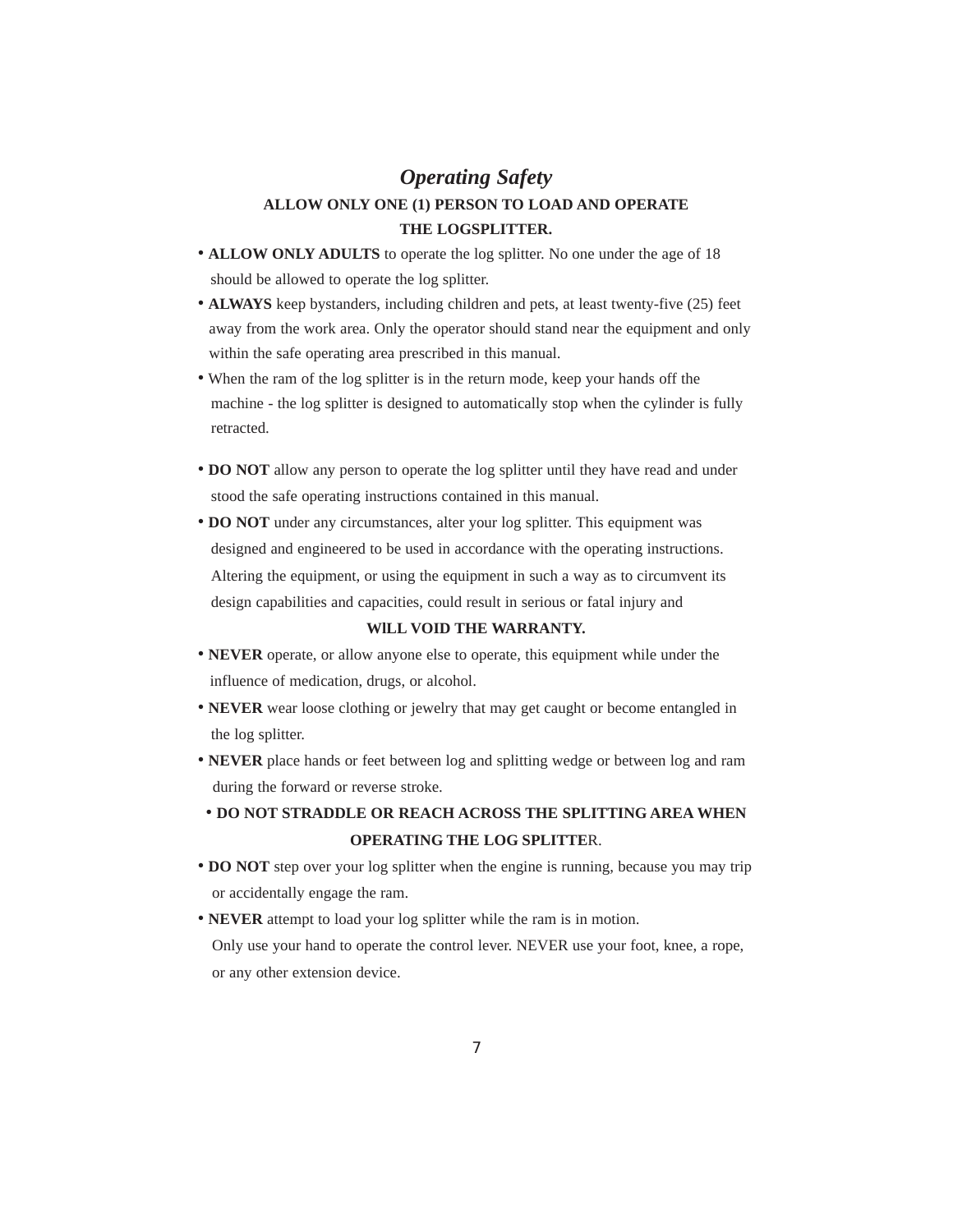## *Log Splitting Safety*

- **ALWAYS** keep your fingers away from any cracks that open in the log during the splitting operation.
- **ALWAYS** make sure that both ends of the log you are splitting are cut as square as possible. This will prevent the log from sliding out of position while under pressure. Logs should be 24 inches or shorter in length.
- **NEVER** try to split two logs on top of each other.
- NEVER pile logs to be split in a manner that will cause you to reach across the log splitter.

### *Maintenance and Repair*

- Follow **ALL** safety rules, because most accidents involving the operation, maintenance, or repair of products occur because the assembler/owner/operator failed to observe basic safety rules or operating instructions.
- **ALWAYS** inspect your log splitter before each use. Make sure all nuts, bolts, screws, hydraulic fittings, hose clamps, etc. are securely tightened.
- **ALWAYS** check the oil level in the hydraulic oil tank and engine reservoir.
- **NEVER** operate your log splitter when it is in need of repair or is in poor mechanical condition.
- **NEVER** tamper with the engine to run it at excessive speeds. The maximum engine speed is preset and is within safety limits.
- **NEVER** make alterations to your log splitter in any manner. Such alterations may cause the log splitter to become unsafe and **WILL VOID THE WARRANTY.**
- **NEVER** attach a rope or extension to the control lever or add width or height to the splitting wedge. Such **ALTERATIONS** may cause the log splitter to become **UNSAFE** and **WILL VOID THE WARRANTY**.
- **ALWAYS** clean the unit after each use. If possible, store the unit inside or cover

### *Towing*

• **ALWAYS** check before towing to make certain your log splitter is correctly and securely attached to the towing vehicle. Be sure that the ball hitch you are using is the proper size for the hitch coupler on the log splitter . Be sure the safety chains are properly hooked to the vehicle leaving enough slack for turning.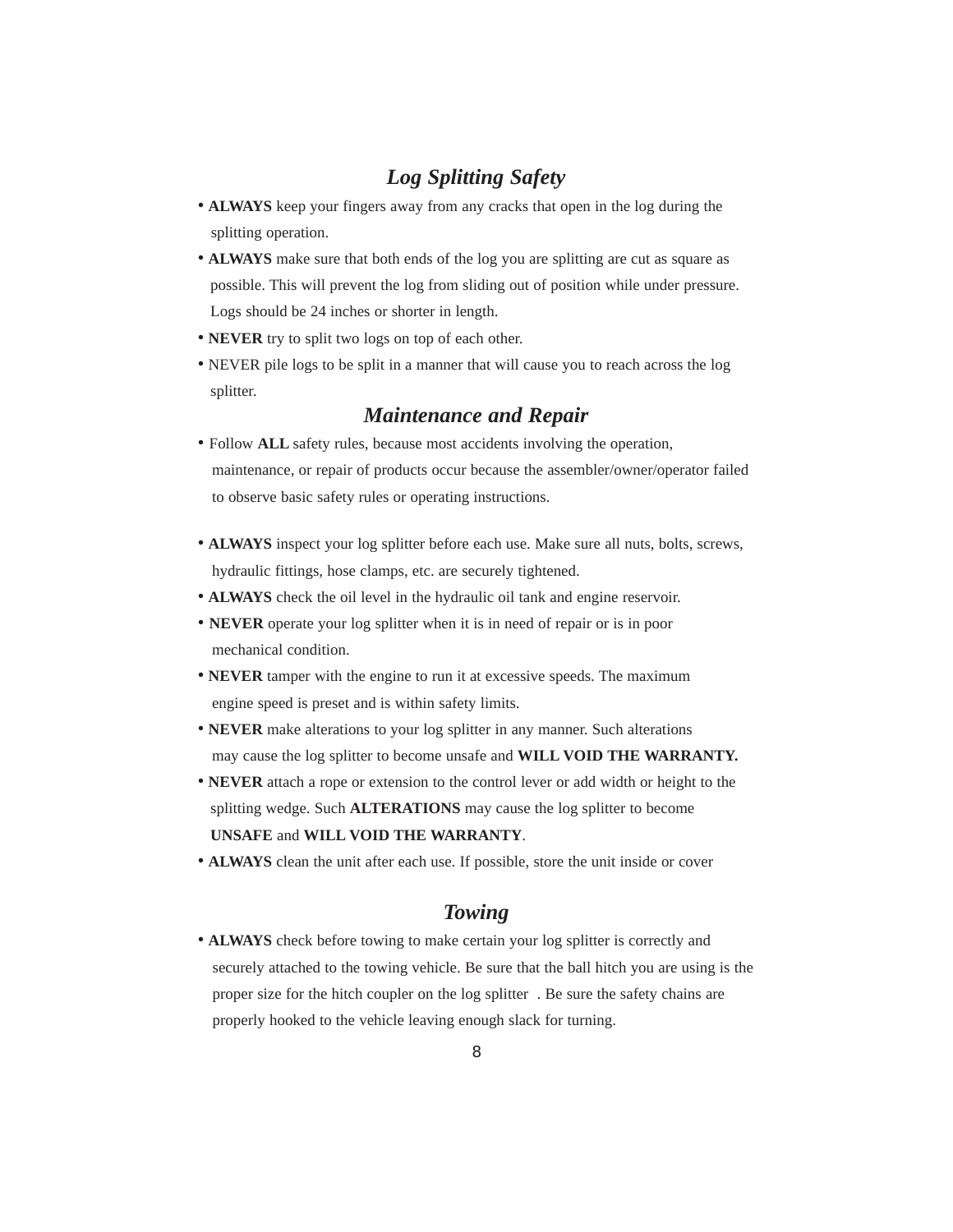- **ALWAYS** allow for added length of the log splitter when turning, parking, crossing intersections, and in all driving situations.
- **ALWAYS** be careful when backing up. You could jackknife your log splitter if care is not taken.
- **ALWAYS** disconnect your log splitter from your towing vehicle before attempting to use it.
- **NEVER** exceed 35 m.p.h. when towing your log splitter. Obey all state and local regulations when towing on state and local roads and highways. Adjust your speed for terrain and conditions, as needed. Be extra cautious when towing over rough terrain, especially over a railroad crossing.
- **NEVER** tow your log splitter when there is fuel in the engine's tank.
- **NEVER** allow anyone to sit or ride on your log splitter.
- **NEVER** carry any cargo or wood on your log splitter.

## *Connecting Splitter To Hitch To Receiver*

- **1.** Ensure splitter coupler ball size is the same as the ball size receiver
- **2.** Position the hitch coupler of the log splitter over or onto the tow vehicle's tow ball. In some cases, the hitch coupler may not totally engage with the tow ball without raising the jack leg assembly. Pull the latch assembly on the hitch coupler up and into the open position.
- **3.** Release the latch assembly on the hitch coupler and lock the hitch coupler onto the tow ball. Attach the towing safety chains to the tow vehicle.
- **4.** Raise the front leg to the towing position by pulling the spring pin. If not already secure, make sure the hitch coupler is properly and securely attached to the tow ball.
- **5.** Place a customer supplied lock or lock pin into the latch assembly of the hitch coupler

**WARNING:** Making sure the log splitter is securely attached to the vehicle is the responsibility of the owner/operator. Failure to securely attach the log splitter can cause loss of control of the vehicle or the log splitter being separated from the towing vehicle, resulting in serious injury or death.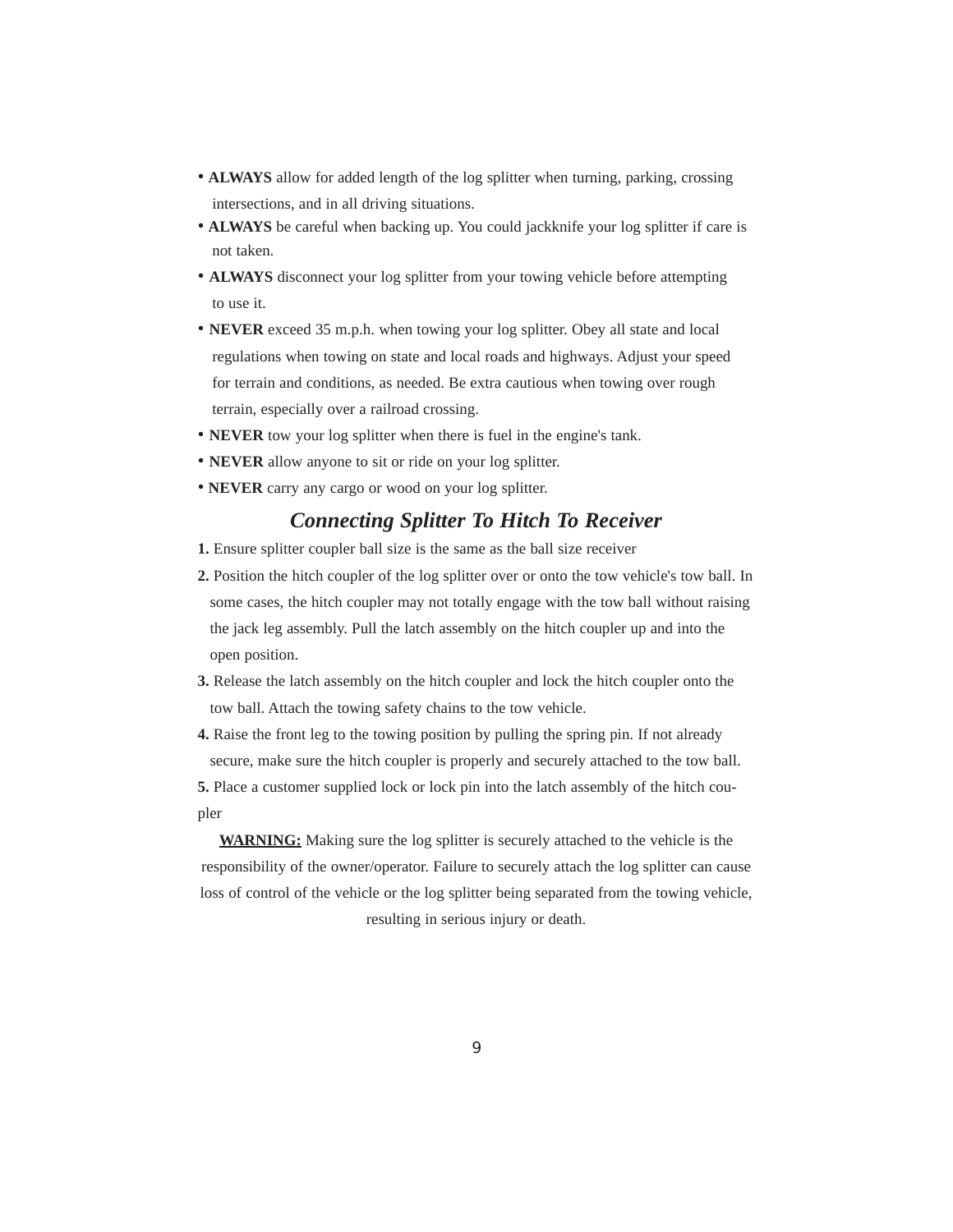## *Refueling*

- **ONLY** refuel the log splitter outdoors in a clear area void of gas fumes or spilled gasoline.
- **ALWAYS** use an approved fuel container to carry gasoline.
- **ALWAYS** replace the log splitter gas cap and the fuel container cap securely.
- If gasoline is spilled, move the machine away from the area of the spill and avoid creating any source of ignition until the spilled gasoline has completely evaporated.
- Take a class B fire extinguisher with you when operating the log splitter in dry areas as a precautionary measure against possible flying sparks.
- Always store gasoline in an approved, tightly sealed container. Store the container in a cool, dry place. Do not store the container in a house or near any heating appliance.
- Do not smoke or have open flames when refueling the engine. Do not spill fuel. If fuel should spill, quickly wipe up the spill and allow the excess to evaporate before continuing. Make sure gasoline soaked rags are properly disposed of.
- **DO NOT** fill the gas tank while the engine is hot or running. Allow time for the engine to cool down before refueling.

### *Preventing Fires*

- **NEVER** operate the log splitter near a flame or spark. Oil and gasoline are flammable and can explode.
- **NEVER** smoke while operating or refueling the log splitter. Gasoline, oil, and even gas fumes can explode.

### *Important Notice*

The log splitter is equipped with an internal combustion engine and should not be used on or near any unimproved forest-covered, brush-covered, or grasscovered land unless the engine's exhaust system is equipped with a spark arrester meeting local or state laws (if any). If a spark arrester is used, it should be maintained in effective working order by the owner and/or operator.

## *First Time Start-Up Procedure*

#### **IMPORTANT NOTICE:**

Do not start the engine. Follow all of the instructions in the "Start-up Procedure" before operating the log splitter. Failure to follow this recommendation will result in engine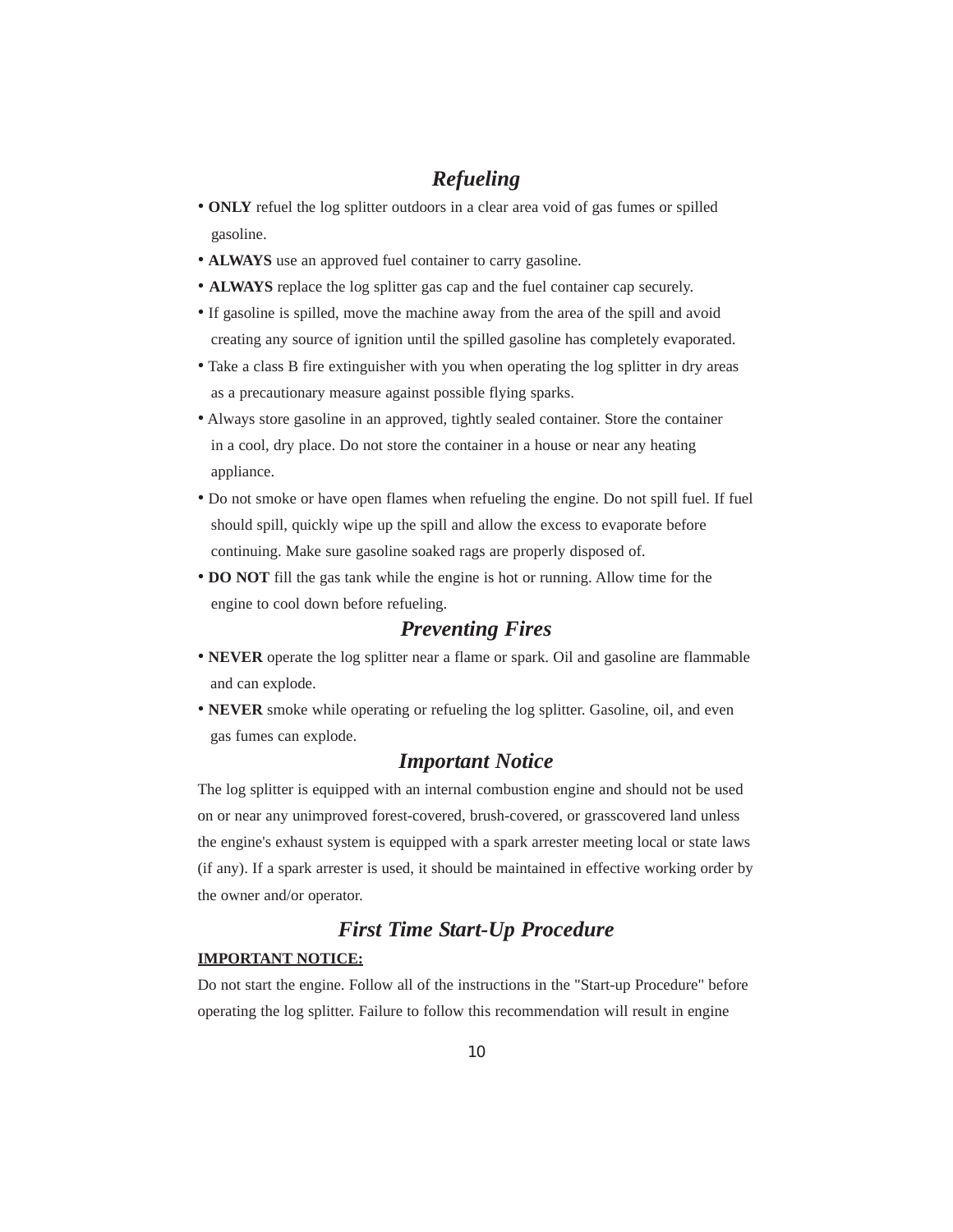and hydraulic pump damage. If this log splitter is purchased without an engine, the customer assumes all liabilities that might arise from an engine that is incompatible with the design of the log splitter. Also, any unauthorized changes or modifications to the log splitter will void all warranties.

**IMPORTANT:** The hydraulic system oil for your log splitter **NEEDS TO BE CHECKED FOR PROPER LEVEL BEFORE STARTING ENGINE**. Make sure the filter is installed before attempting to fill the hydraulic tank or start the engine.Instructions are printed on the side of the filter.

**IMPORTANT:** Before starting the engine, read the engine manufacturer's operating and maintenance instruction manual. If an engine manual was not supplied with the log splitter, it is your responsibility to obtain a manual. Start by contacting the store where you purchased the log splitter. If they cannot help you, contact the engine manufacturer. Check the hydraulic tank fluid level. The tank is full when the oil level is approximately one inch from the top of the tank. Tighten the fill cap. Be careful not to spill fuel when filling the engine. If fuel should spill, quickly wipe off and allow the excess fuel to evaporate before continuing. Fuel and fuel vapors are highly flammable and can cause personal injury or even death when ignited. Your log splitter is equipped with a factory installed engine, do not mix oil with the gasoline. Using mixed oil/gasoline in a four cycle engine can cause engine damage.

- **1.** Fill the engine's fuel tank with fresh, clean, lead-free automotive gasoline.
- **2**. Check engine oil level, be sure oil level is full.
- **3.** Turn ful shit off on. Start the engine per the manufacturer's instructions.
- **4.** Cycle the log splitter several times, shut engine off.
- **5.** Again, check the fluid level in the hydraulic tank and add oil as needed. Replace and tighten the fill cap.
- **6.** Your log splitter is now ready to operate

## *Operation*

Do not attempt to operate the log splitter without fully understanding all our instructions, safety precautions, and/or warnings. If any doubt or question arises about the correct or safe method of performing anything found in this manuals, contact **HUD-SON FOREST EQUIPMENT 800-765-7297** Proper care is your responsibility.

When operating the log splitter, make sure you are standing in a safe operating area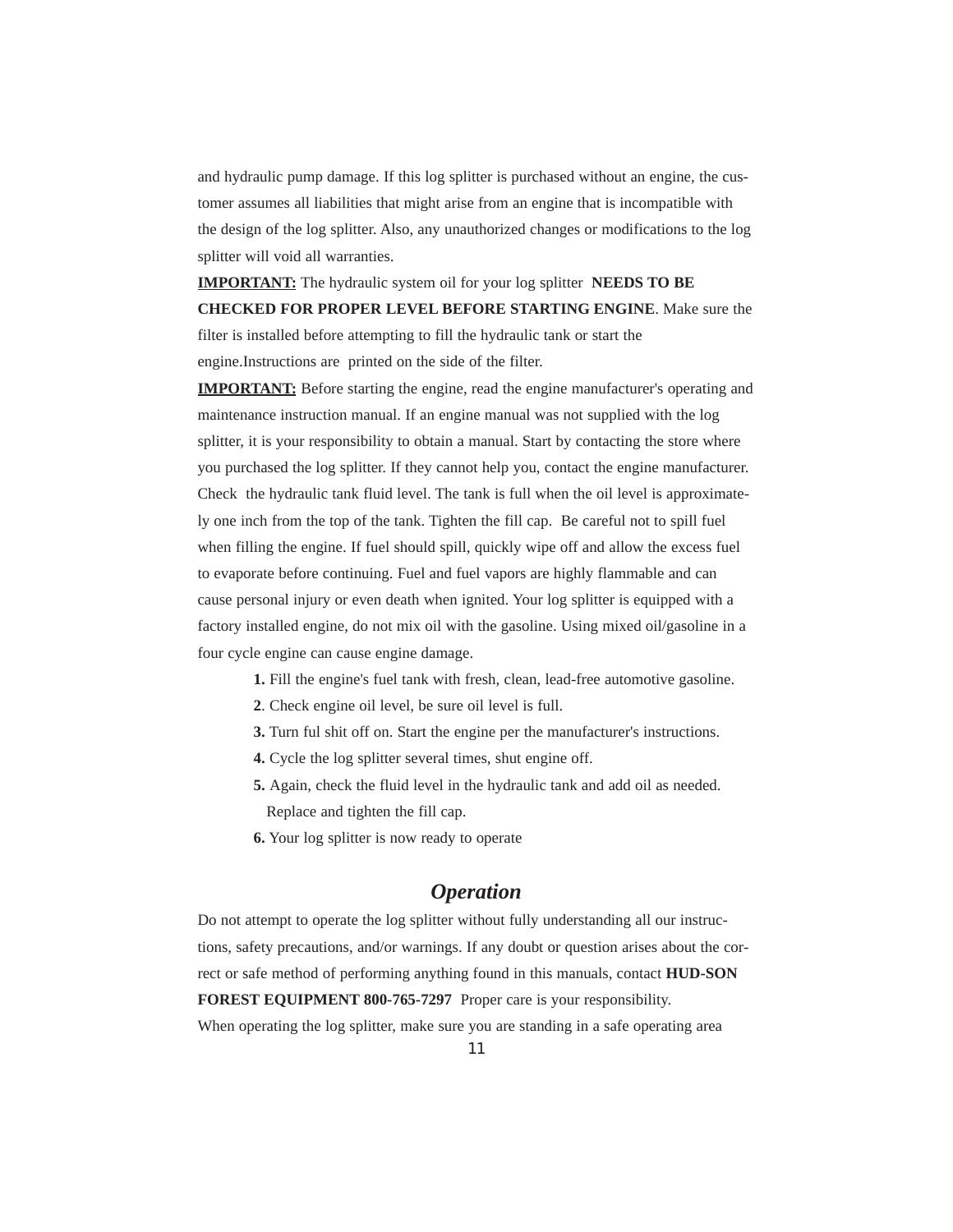You must stay in the safe operating area at all times when the splitting wedge is in motion (whether extending or retracting). Never place any part of your body into a position that causes an unsafe operating condition.

- **1.** Set your log splitter on flat, dry ground. Make sure you read all the recommendations from the "Safety" section before using the log splitter.
- **2.** Start the engine using the instructions from the engine manual. If the log splitter has not been running (cold engine), warm up the engine and hydraulic system by running the engine at half throttle for 3 to 4 minutes, then advance the engine throttle control to maximum speed.
- **3.** Make sure both ends of the log you are splitting are cut as square as possible. This will prevent the log from sliding out of position while under pressure. All logs should be 24 inches long or shorter.

Never attempt to split wood across the grain. The log splitter was not designed for cross-grain splitting. Doing so will damage the log splitter and may cause personal injury.

**4.** Only using your hand, push the control lever forward (towards the log). If the log moves, before it is contacted by the splitting wedge, release the control lever and then reposition the log. Operate the log splitter only when standing in a safe operating area.

Make sure you stand clear from the engine's exhaust. Hot exhaust is intense and can cause serious injury.

If you find you must hold the log until the wedge touches it and holds it in place, be very careful not to put your hand between the log and the end plate or the log and the wedge. If you must, hold the log on top and in the middle. Remove your hand immediately when the splitting wedge engages the log.

Never use your hip or any extension device to operate the valve control handle.

**Do not** operate the log splitter by reaching across the rail. This is a very **UNSAFE** method which could cause personal injury or even death.

**Do not** reach or step across the rail while the log splitter is running. This is a very UNSAFE method which could cause personal injury or even death.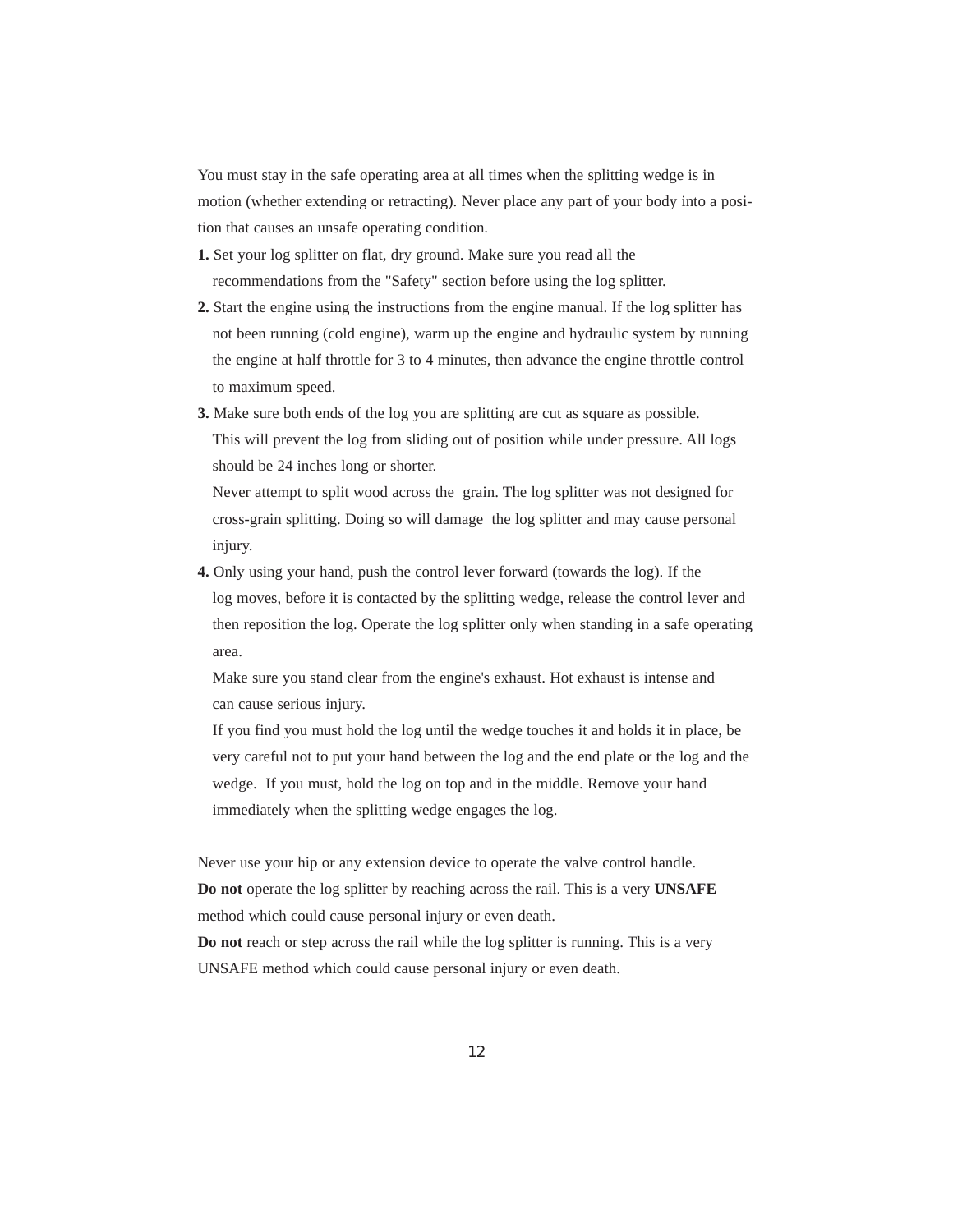### *Operation - Horizontal Position*

Before loading and operating the log splitter, always wear protective gear, such as safety goggles, face shield, hearing protection, tight-fitting gloves without draw strings or loose cuffs, and steel-toed shoes.

**a**. Place the log on the log splitter. Grasp the log on the sides near the middle of the block. Center the log, side-to-side, on the rail of the log splitter, making sure that the sawed end is against the large plate (base plate) at the opposite end of the hydraulic control valve control lever.

**Do not** place your hands on the ends of the log when loading the log splitter. This is a very **UNSAFE** method and could result in injury to your hands.

#### **CAUTION - WARNING**

- **c.** Hold the control lever, extending the splitting wedge, until the log is split or the cylinder rod stops at its maximum travel position. Stop the log splitter (forward movement), at any point in the splitting process, if you feel an unsafe log splitting condition is occurring. As the log is being split, **DO NOT** reach forward and attempt to catch the split wood - let it fall to the ground.
- **d.** Once the wedge reaches its full forward travel, pull back on the control lever to the full retract position. The ram of the cylinder will automatically retract into the cylinder. It is not necessary to hold the control lever as the cylinder retracts. Stop the wedge if the log sticks (see caution below). When the cylinder is fully retracted, the control valve will automatically shift to a neutral position.
- **e. DO NOT** load another log or remove split pieces until the wedge has completely stopped and the control handle automatically returns to the neutral position. Depending on the type of wood being split, a log may not always break into two pieces and fall to the ground. If a log sticks to the wedge, place the valve handle in the neutral position (stop the wedge from retracting) and carefully remove the log from the wedge.

Allowing the log to remain attached to the wedge when it is fully retracted could lead to possible injury and/or damage to the log splitter.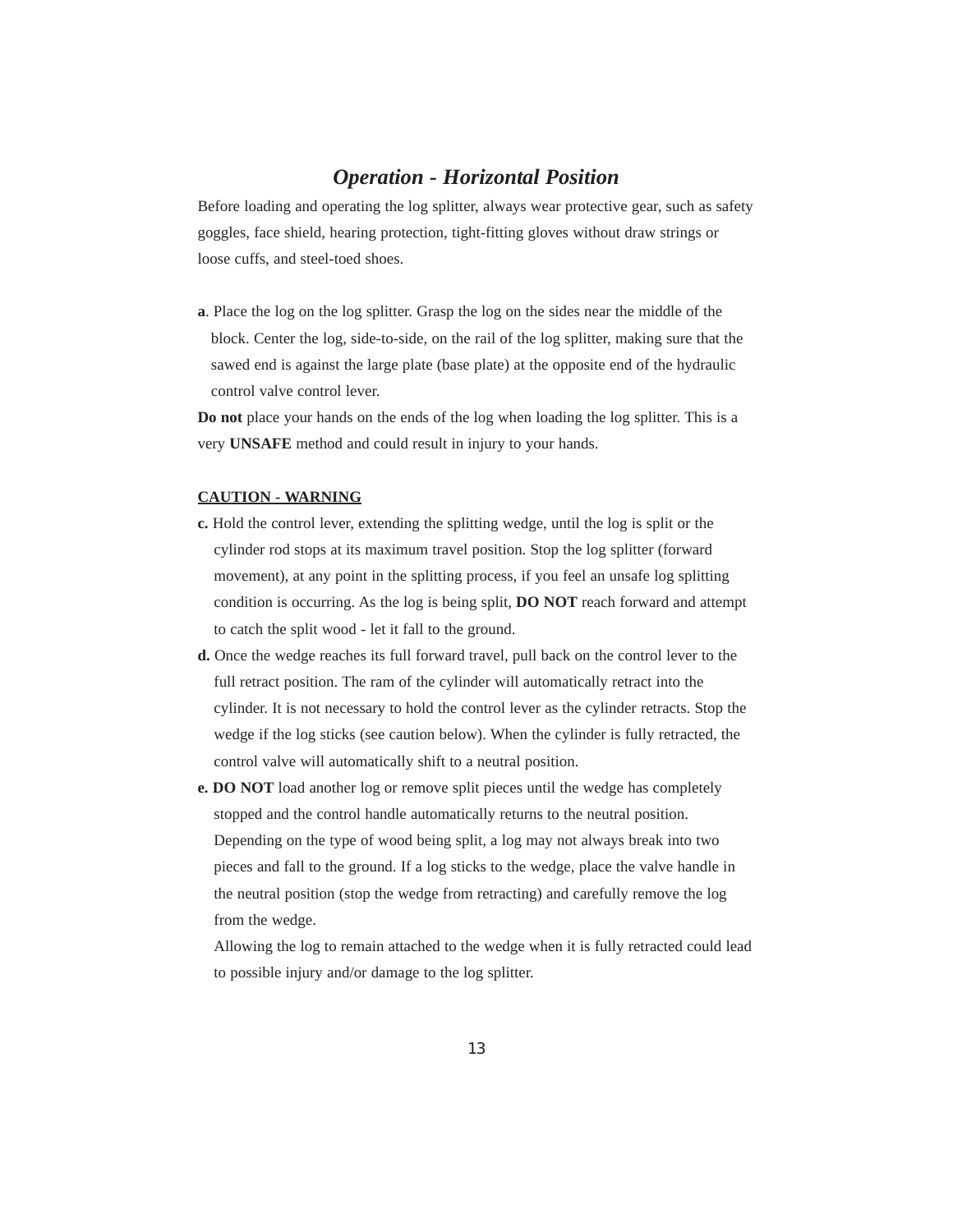## *Operation - HDHV - Horizontal - Vertical Splitter* **WARNING**

Before loading and operating the log splitter, always wear protective gear, such as safety goggles, face shield, hearing protection, tight-fitting gloves without draw strings or loose cuffs, and steel-toed shoes.

**6.** Never split a log using an incorrect or unsafe method.

- **a.** To operate the log splitter in a vertical position, pull the spring-loaded locking lever and twist the locking lever either direction to lock it in the "unlocked" position.
- **b.** Block the wheels and stand the rail assembly up into a vertical position.
- **c.** Turn the spring-loaded locking lever knob until the pin slides into the slot. This allows the plunger to snap into place, securing the rail assembly in a vertical position.
- **d.** Move the log under the splitting wedge keeping your hands on the sides of the log near the middle of the block. Center the log making sure that the sawed end is sitting on the large plate (baseplate).

#### **CAUTION**

Make sure you stand clear from the engine's exhaust. Hot exhaust is intense and can cause serious injury.

Do not place your hands on top of the log when loading the log splitter. This is a very **UNSAFE** method and could result in injury to your hands.

If you find you must hold the log until the wedge touches it and holds it in place, be very careful not to put your hand on top of the log. If you must, hold the log in the middle of the block. Remove your hand immediately when the wedge engages the log. Never use your hip or any extension device to operate the valve control handle.

- **e.** Only using your hand, push the control lever down (towards the log). If the log moves, before it is contacted by the splitting wedge, release the control lever and then reposition the log Operate the log splitter only when standing in the safe operating area.
- **f.** Hold the control lever, extending the splitting wedge, until the log is split or the cylinder rod stops at its maximum travel position. Stop the log splitter (forward movement), at any point in the splitting process, if you feel an unsafe log splitting condition is occurring. As the log is being split, **DO NOT** reach forward and attempt to catch the split wood - let it fall to the ground.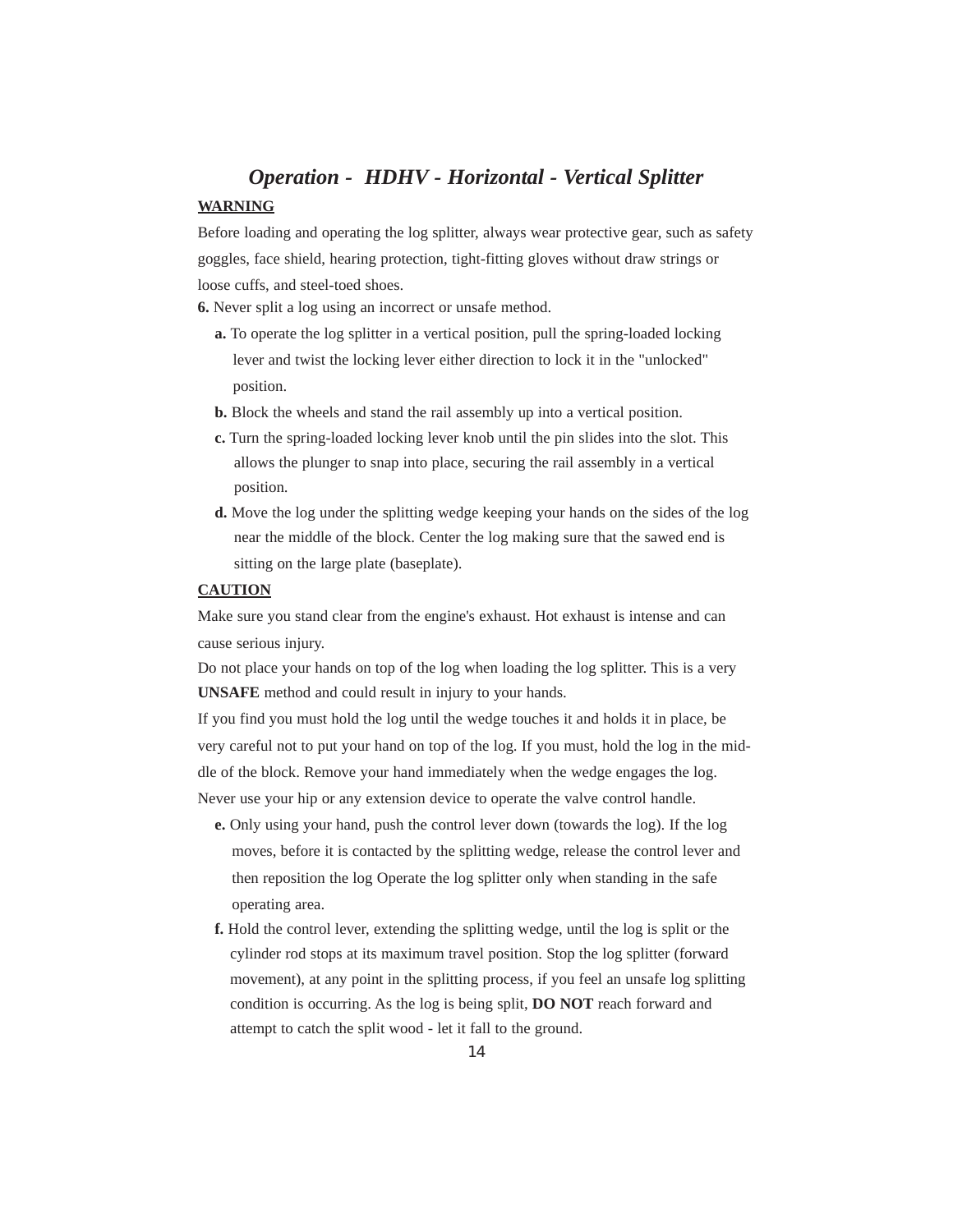- **g.** Once the wedge reaches its full forward travel, pull back on the control lever to the full retract position. The ram of the cylinder will automatically retract into the cylinder. It is not necessary to hold the control lever as the cylinder retracts. Stop the wedge if the log sticks (see caution below). When the cylinder is fully retracted, the control valve will automatically shift to a neutral position.
- **h. DO NOT** load another log or remove split pieces until the wedge has completely stopped and the control handle automatically returns to the neutral position.

## *INSPECTION and MAINTENANCE*

#### **CAUTION**

Depending on the type of wood being split, a log may not always break into two pieces and fall to the ground. If a log sticks to the wedge, place the valve handle in the neutral position (stop the wedge from retracting) and carefully remove the log from the wedge. Allowing the log to remain attached to the wedge when it is fully retracted could lead to possible injury and/or damage to the log splitter.

**Daily maintenance of this machine includes checking engine oil, hydraulic fluid, cable, safety equipment and the splitter trough needs to be cleaned out in front and behind the push plate. Neglecting to do this will result in splitter damage**

## **which will NOT be covered under warranty**. **PROCESSOR FILTERS SHOULD BE CHANGED AFTER 10 HOURS OF INITIAL USE AND EVERY 100 HOURS THEREAFTER.**

#### **HYDRAULIC OIL CHANGE**

**HUD-SON FOREST EQUIPMENT** recommends an oil and filter change every 100 hours of operation.

#### **IMPORTANT NOTICE**

Never run the log splitter unless the hydraulic oil tank is full.

- **1.** Drain the head end of the cylinder.
	- **a.** Remove the spark plug wire and spark plug to help reduce the back pressure on the engine and to prevent it from starting.
	- **b.** Disconnect return hose (1) from the oil filter housing and place it in a waste oil container. (Please properly dispose of the waste oil per local regulations.)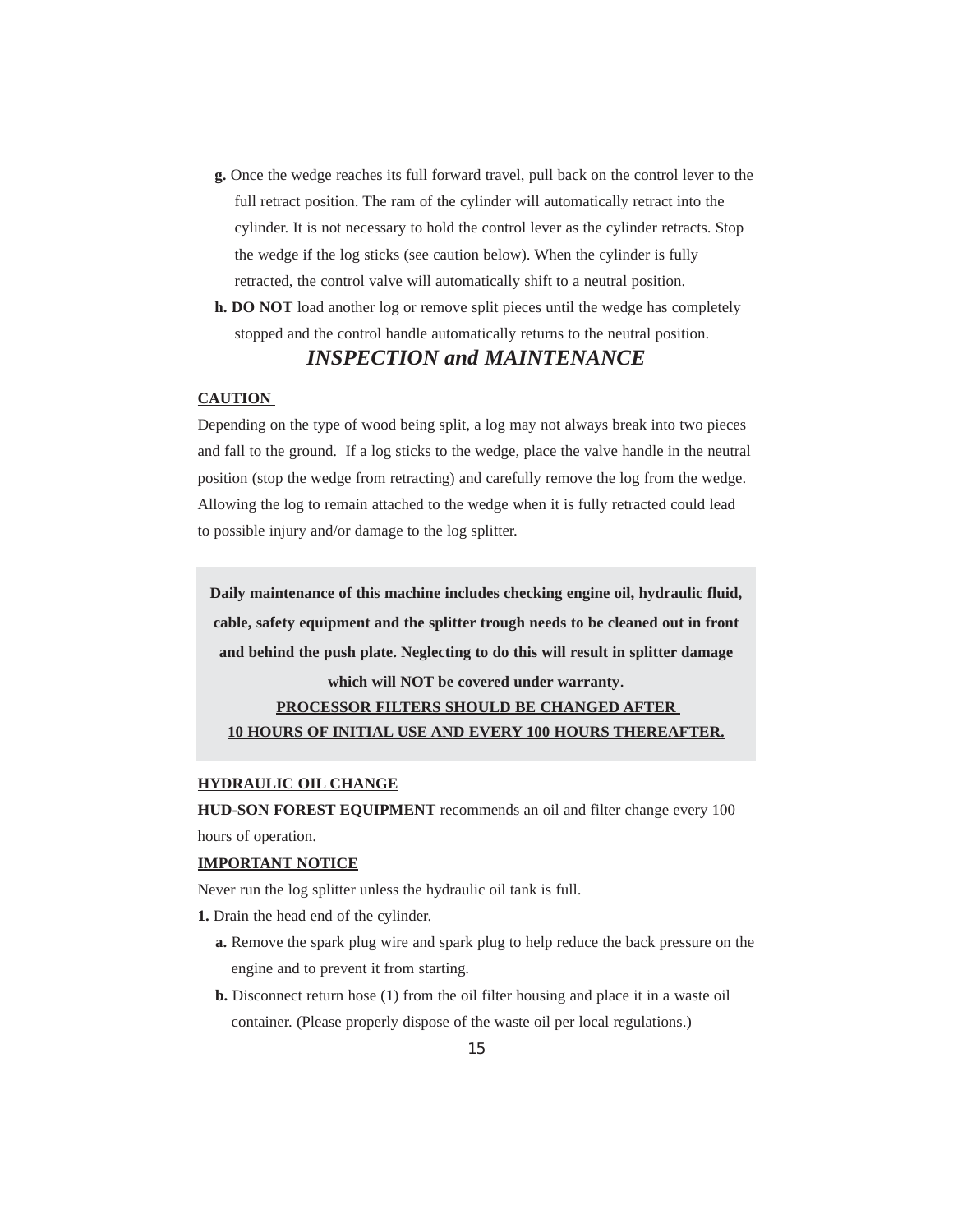- **c.** Extend the cylinder by holding the valve handle forward and pulling on the engine's pull start cord until oil from the return line stops flowing. This step drains the head end of the cylinder.
- **2.** Drain the hydraulic tank.
	- **a.** Place a waste oil container under inlet hose (2).
	- **b.** Remove the inlet hose from the pump.
	- **c.** Slightly lower the front of the log splitter to completely drain the tank.
- **3.** Remove and replace the oil filter.
	- **a.** Remove the existing oil filter and properly dispose of it.
	- **b.** Apply a thin coat of oil to the rubber seal of the new oil filter.
	- **c.** Screw the filter onto the filter head. Once the filter makes contact with the
	- filter head, turn it an additional 3/4 turn. Hand-tighten only.
- **4.** Refill hydraulic oil.
	- **a**. reconnect all hose, clamps, and caps.
	- **b.** Fill hydraulic oil tank
	- **c.** reconnect spark plug wire and start engine
	- **d.** cycle the value to fill cylinder with oil.
	- **e.** Once cylinder moves smoothly, turn engine off, check level of hydraulic tank.

## *General Maintenance Check (before operating)*

The hydraulic system (hoses, cylinder, and pump) should be carefully inspected before each use. Also, inspect the mechanical parts at the same time. Make sure all clamps, nuts, bolts, fittings, etc. are properly installed and tightened.

Do not check for leaks with your hand. Leaks can be located by passing a piece of cardboard or wood around the suspected leak and looking for discoloration. High-pressure fluid escaping from a very small hole can be almost invisible. Escaping fluid under pressure can have sufficient force to penetrate skin, causing serious injury or even death. If fluid is injected into your skin, it must be treated immediately by a doctor familiar with this type of injury.

Always replace frayed, kinked, or cracked hoses and/or other damaged hydraulic components with **HUD-SON FOREST EQUIPMENT** authorized parts and components. **HUD-SON FOREST EQUIPMENT - PARTS DEPARTMENT 1-800- 765-7297**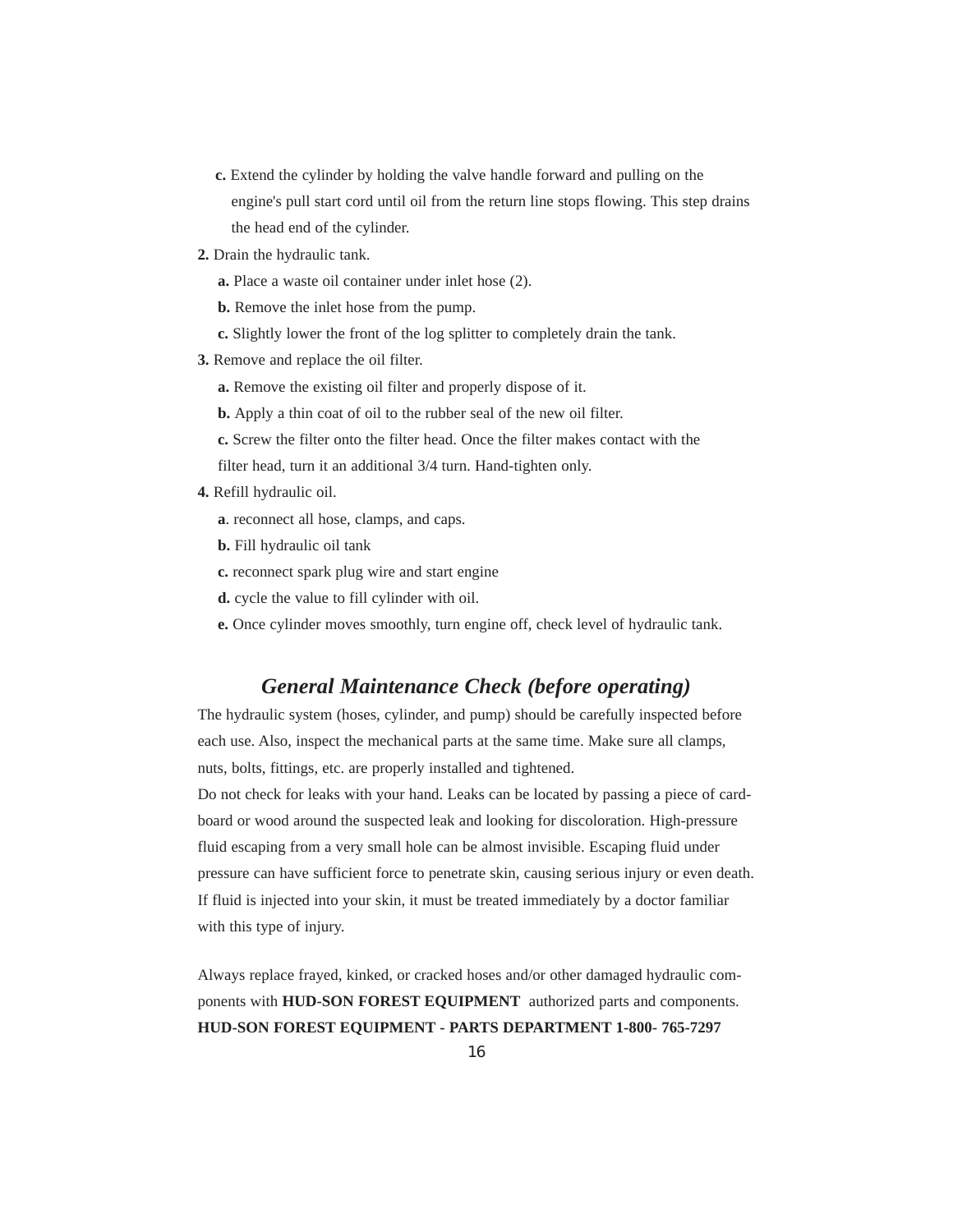#### **WARNING**

Do not remove the cap from the hydraulic tank or reservoir while the log splitter is running. Hot oil, under pressure, could be expelled resulting in serious injury.

Should it become necessary to loosen or remove any hydraulic fitting or line, be sure to relieve all hydraulic pressure by shutting off the engine, removing spark plug wire, and moving the valve control handle back and forth several times until no cylinder movement is visible.

#### **ENGINE SERVICE**

Refer to the engine manufacturers' manual for engine maintenance and repair.

Storage : refer to engine manufacturer manual

#### **INSPECTION AND MAINTENANCE**

**4.** Refill the hydraulic tank.

- **a**. Reconnect inlet hose (2) to the pump.
- **b.** Remove the hydraulic tank fill cap and fill the tank with the recommended type and quantity of oil. Replace the cap.
- **5.** Drain and refill the piston end of the cylinder.
	- **a.** Hold the valve handle in the retract position and pull the engine pull start cord until the rod is fully retracted. This step removes the old oil from the piston end of the cylinder.
	- **b.** Reconnect return hose (1) to the oil filter.
	- **c.** Extend the cylinder by holding the valve handle forward and pulling on the engine's pull start cord until the cylinder is completely extended. This step refills the piston end of the cylinder.
- **6.** Start the engine and cycle the cylinder.
	- **a.** Replace the spark plug and spark plug wire.
	- **b.** Start the engine and cycle the cylinder several times.
	- **c.** Retract the cylinder and shut off the engine.
	- **d.** Recheck the hydraulic tank to make sure oil is filled within approximately one inch from the top of the tank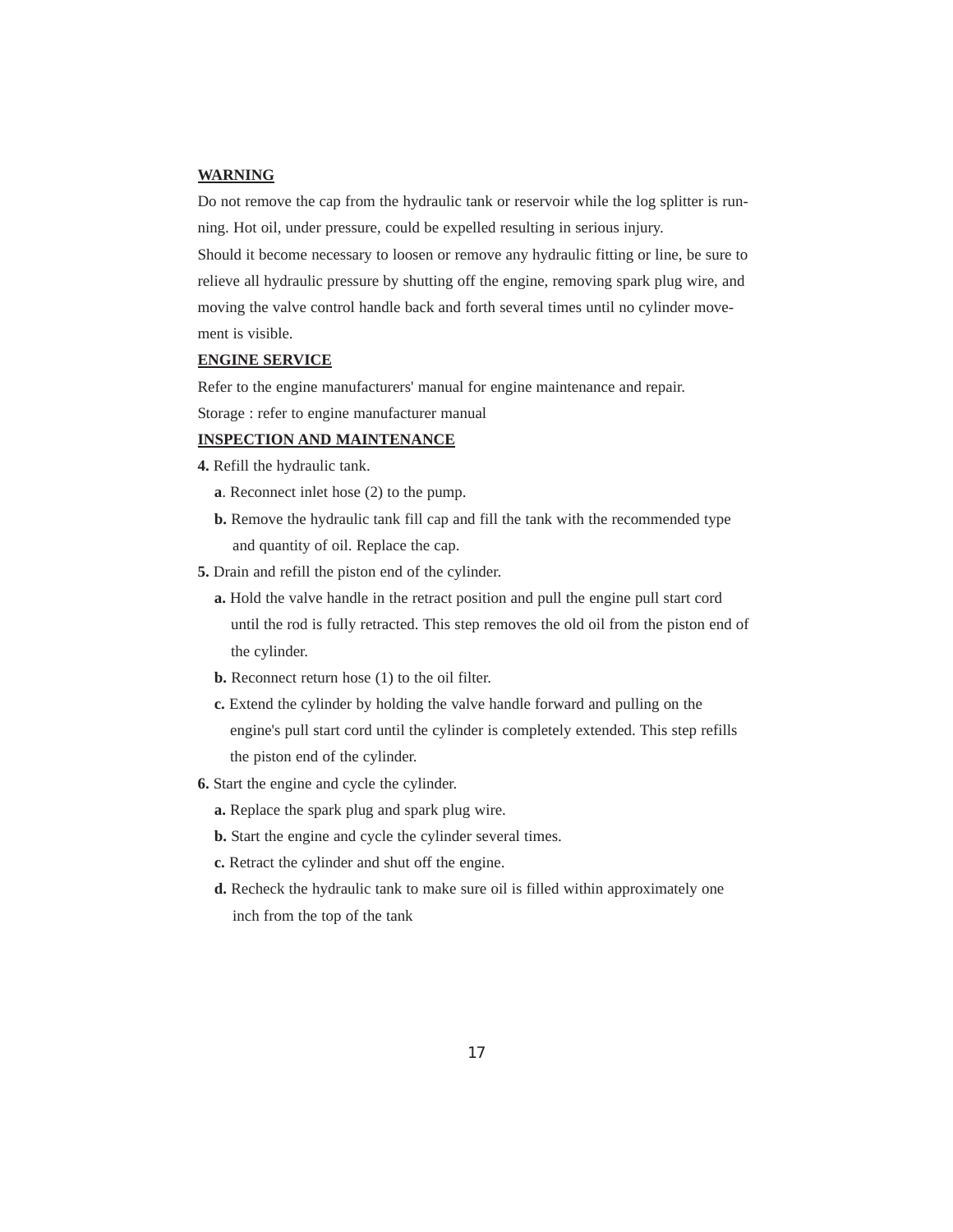## **Mechanical Specifications (HUD-SON Model HDH-1, Manual start )**

| Frame Heavy Duty Reinforced Bridge Frame, standard |
|----------------------------------------------------|
|                                                    |
|                                                    |
|                                                    |
|                                                    |
|                                                    |
|                                                    |
|                                                    |
|                                                    |
|                                                    |
|                                                    |
|                                                    |

#### **Mechanical Specifications (HUD-SON Model HDH-2, Manual Start)**

#### **Mechanical Specifications (HUD-SON Model HDH-3, Electric Start)**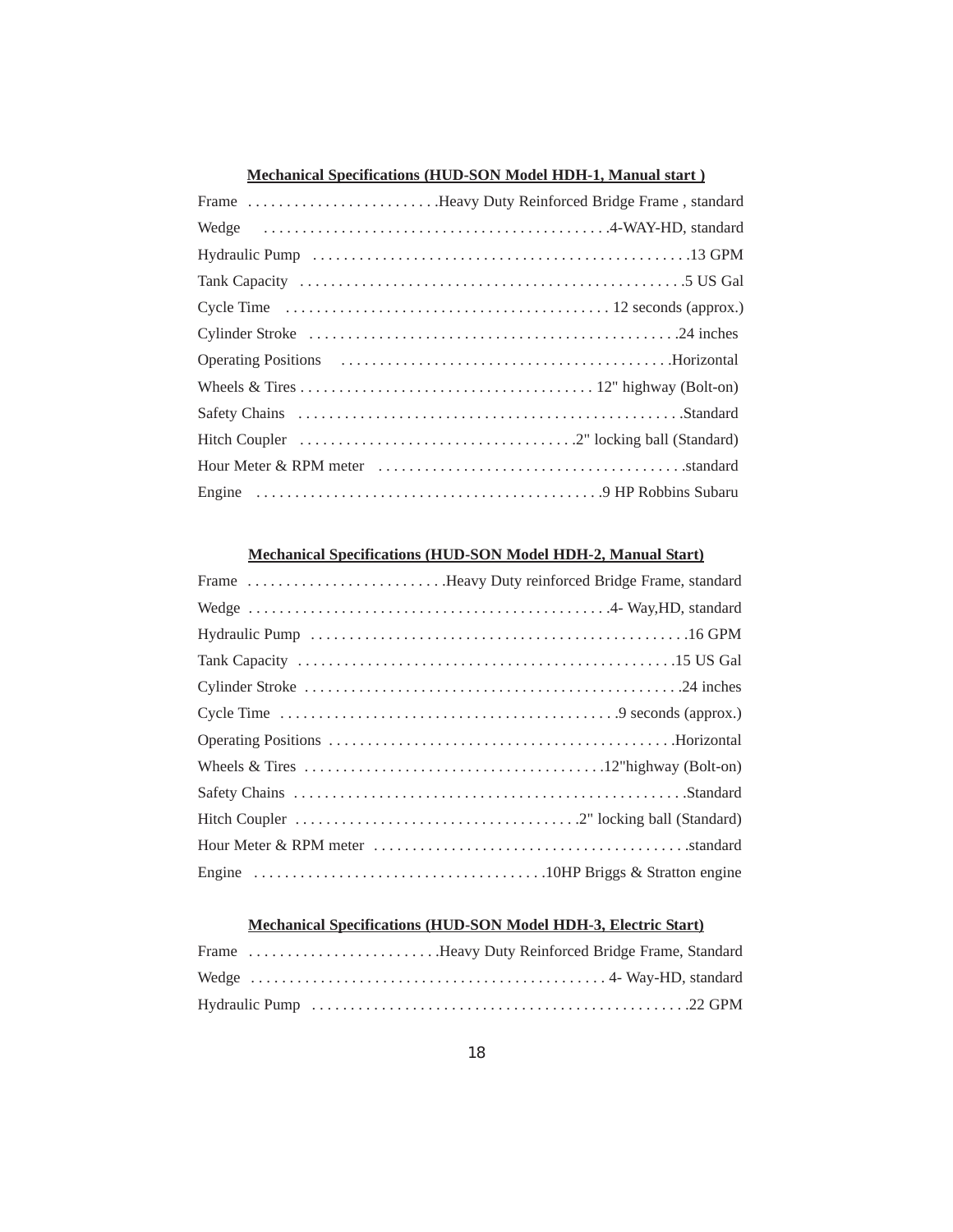## **Mechanical Specifications (HUD-SON Model LJVH Vertical/Horizontal)**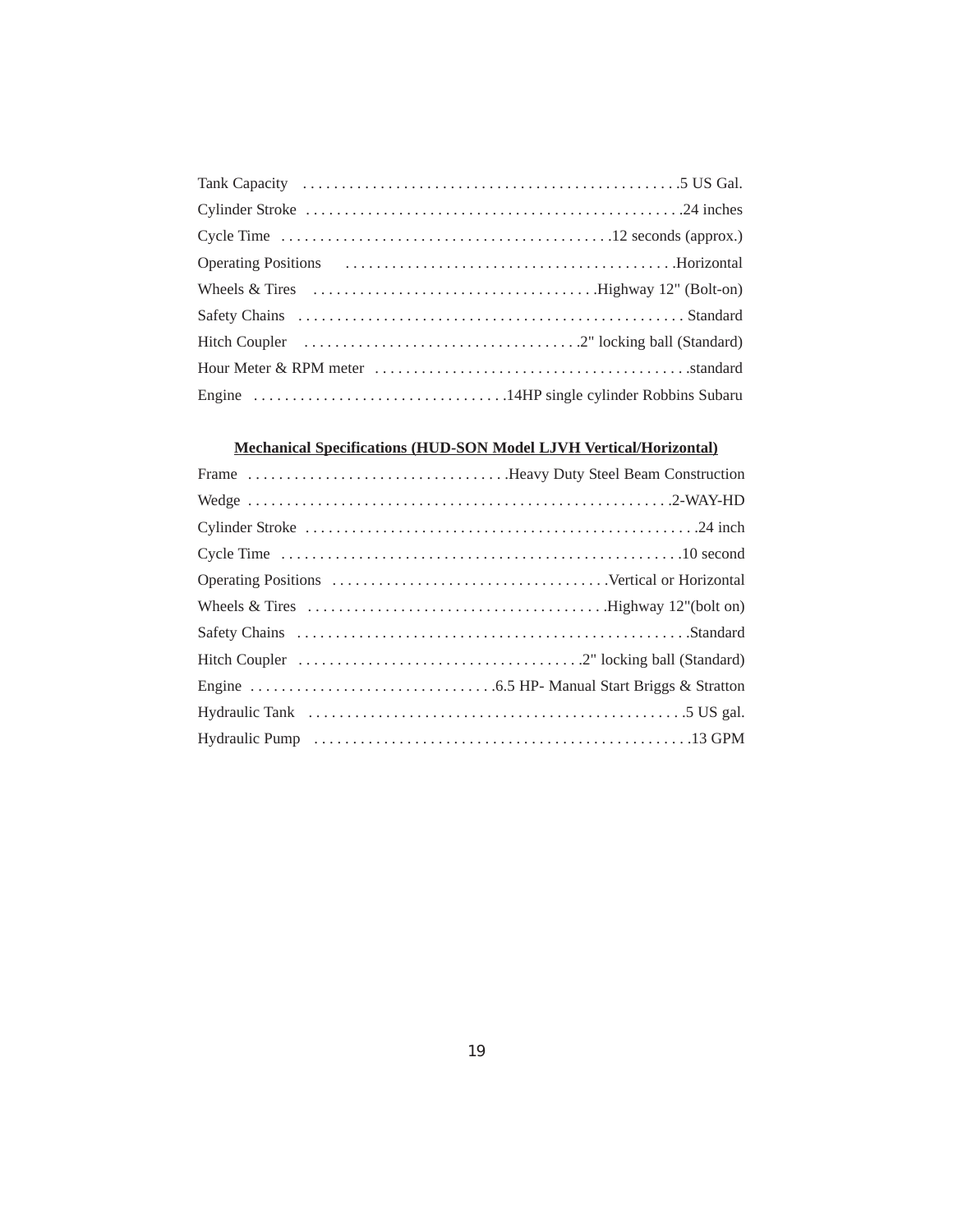**Optional Attachments: HDH-LOG LOADER, 37" X 16" W/2' PLATFORM AVAILABLE FOR EACH HDH-MODEL. Call Hud-Son 1-800-765-7297**

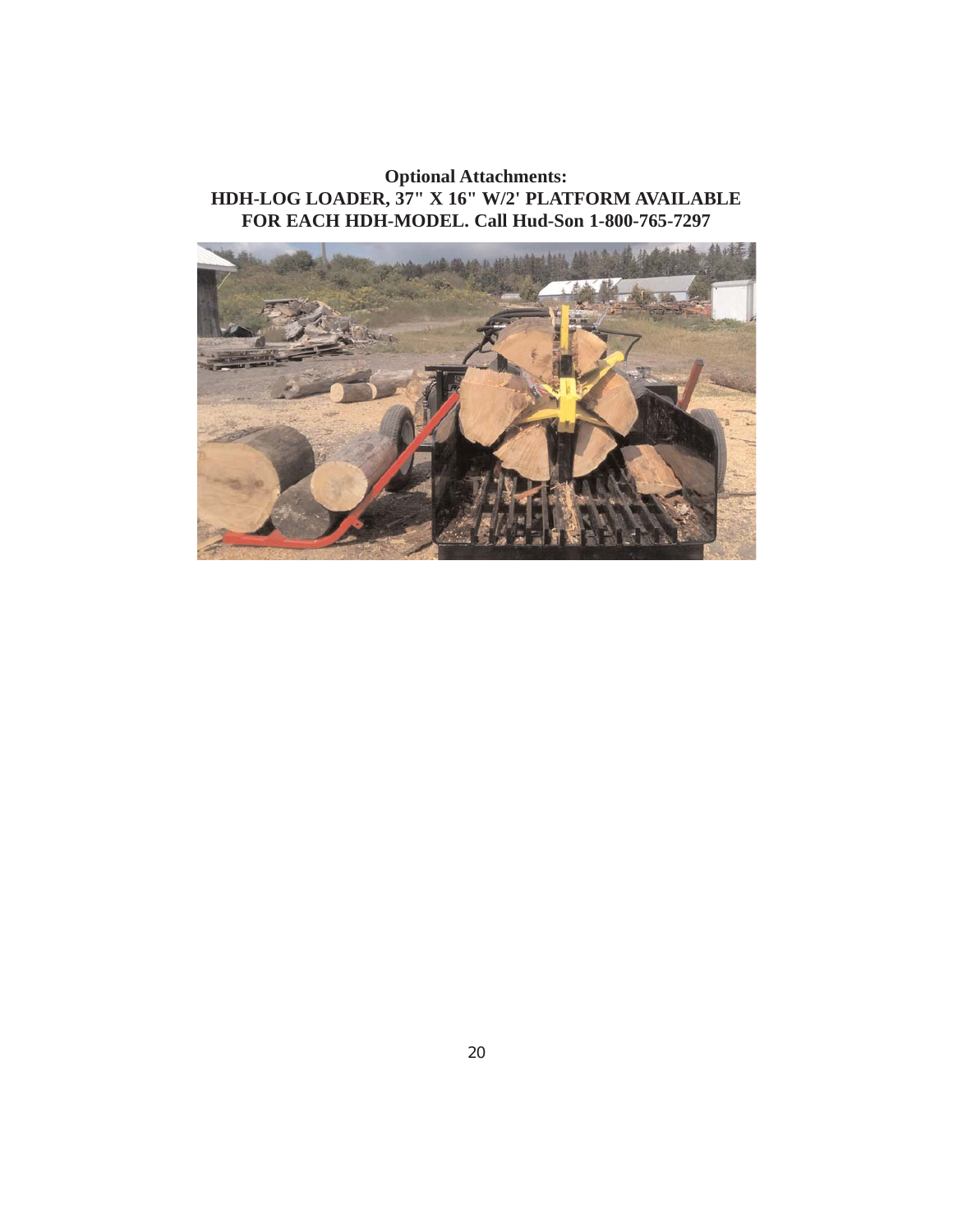#### **WARNING**

To avoid personal injury or death, carefully read and understand all instructions pertaining to the HUD-SON FOREST EQUIPMENT log splitters. Do not attempt to modify , operate, or maintain our product without fully understanding all our instructions and safety precautions. Do not operate the log splitter unless you read and understand the instructions and warnings in this manual. If any doubt or question arises about the correct or safe method of performing anything found in this HUD-SON FOREST EQUIPMENT catalog or manuals, contact the HUD-SON FOREST EQUIPMENT dealer or call the Factory sales OR Service department at 800-765-7297. Proper care is your responsibility

#### **WARNING:**

Accidents can often be avoided by being alert and recognizing potentially hazardous situations. Any individuals operating, maintaining, or repairing products manufactured by HUD-SON FOREST EQUIPMENT should have the necessary training, skills, and tools required to perform these functions properly and safely. The safety information in this manual serves as a basic guide in an attempt to prevent injury or death.

HUD-SON FOREST EQUIPMENT cannot anticipate every possible situation. The warnings in this manual and on the product itself are, therefore, not all inclusive. If tools, procedures, work methods, or operating techniques that are not specifically mentioned by HUD-SON FOREST EQUIPMENT Are used, you must satisfy yourself that they are safe for you and for others. Make sure the log splitter will not be damaged or made unsafe by any operation, lubrication, maintenance, or repair procedures that you choose.

DO NOT proceed if any doubt arises about the correct or safe method of performing anything found in this or other HUDSON FOREST PRODUCTS manuals. Any individuals operating, maintaining, or repairing products manufactured by HUD-SON FOREST EQUIPMENT should have the necessary assistance from a qualified person before continuing.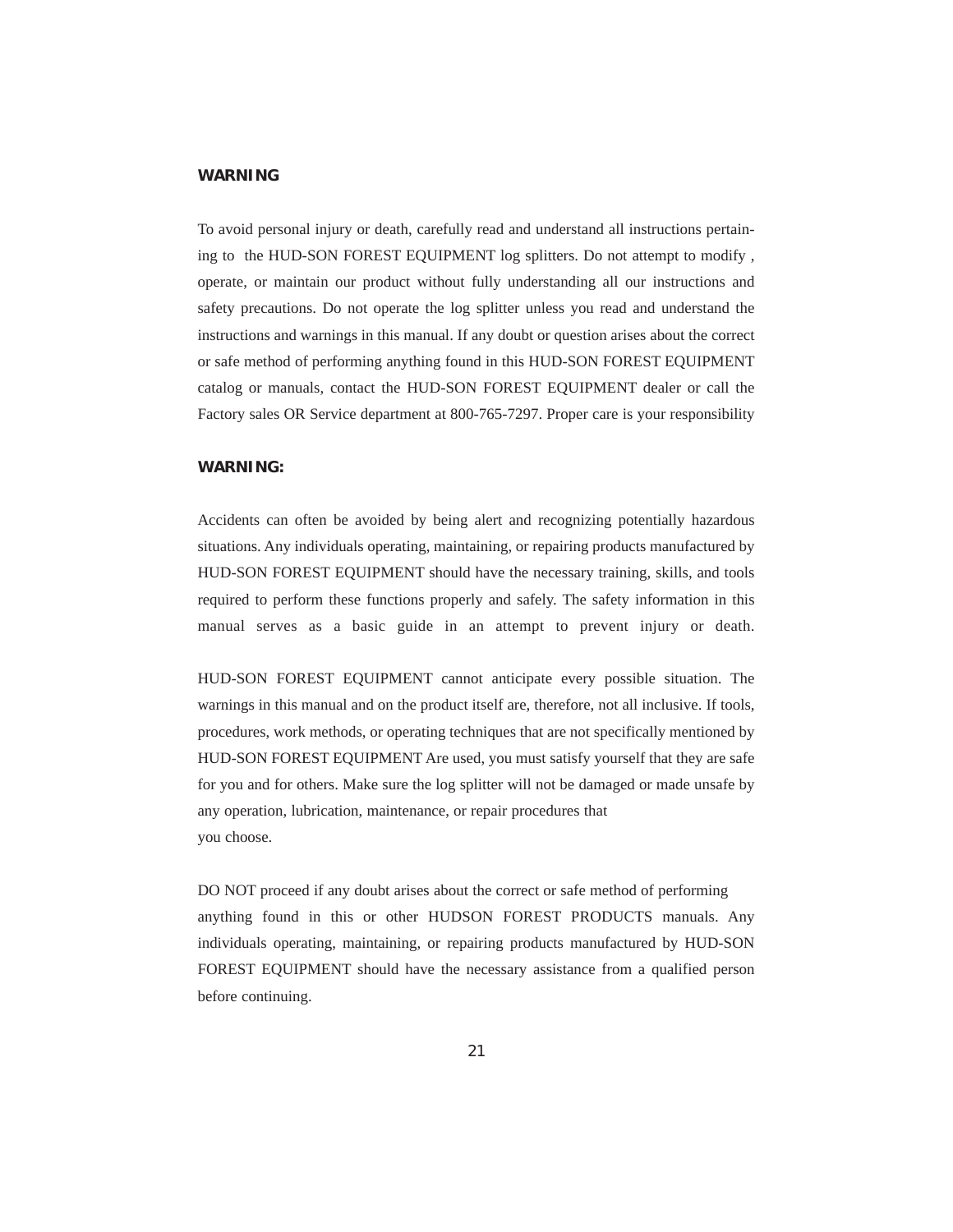# **MAINTENANCE NOTES**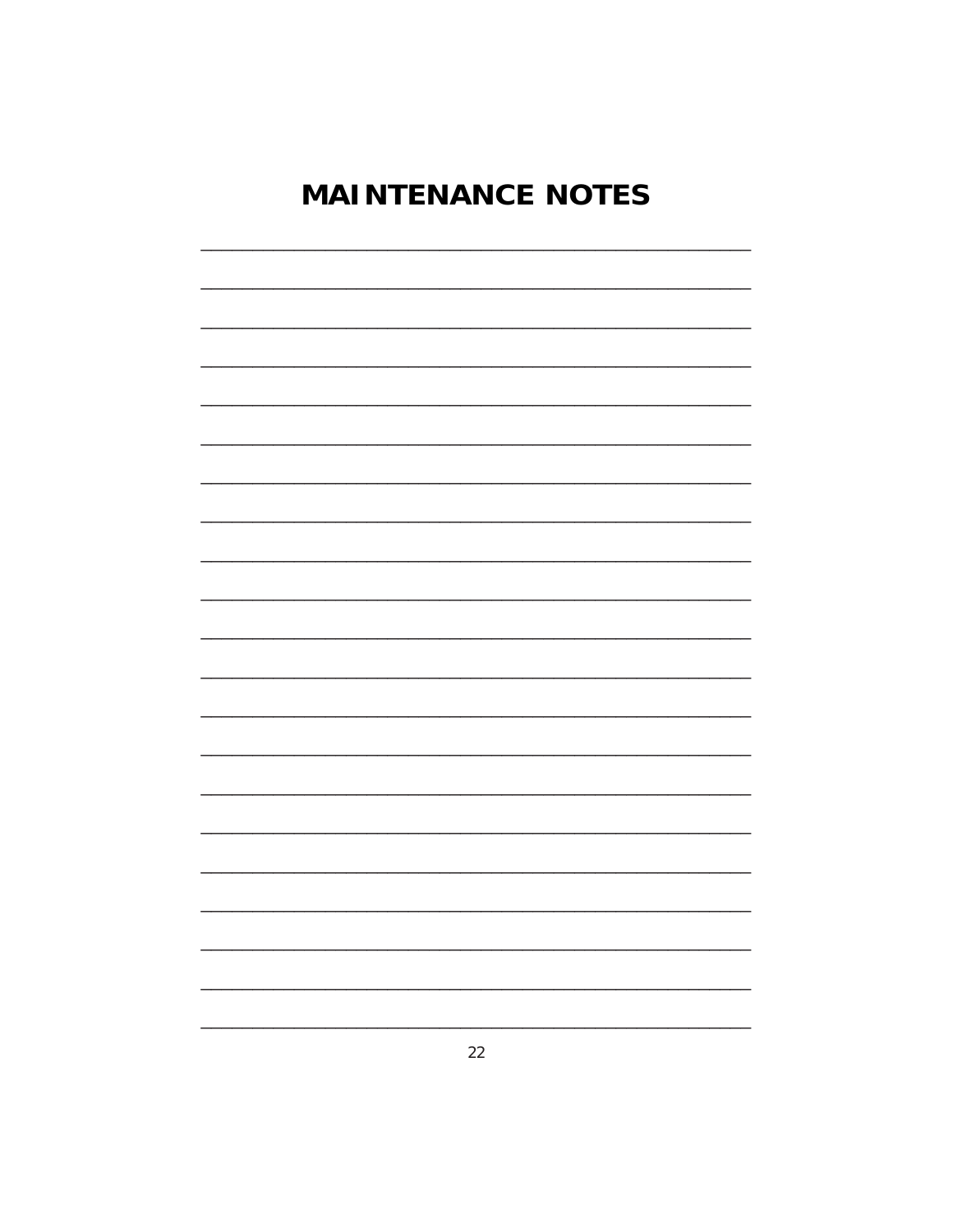## **MAINTENANCE NOTES**

\_\_\_\_\_\_\_\_\_\_\_\_\_\_\_\_\_\_\_\_\_\_\_\_\_\_\_\_\_\_\_\_\_\_\_\_\_\_\_\_\_\_\_\_\_\_\_\_\_\_\_\_\_

\_\_\_\_\_\_\_\_\_\_\_\_\_\_\_\_\_\_\_\_\_\_\_\_\_\_\_\_\_\_\_\_\_\_\_\_\_\_\_\_\_\_\_\_\_\_\_\_\_\_\_\_\_

\_\_\_\_\_\_\_\_\_\_\_\_\_\_\_\_\_\_\_\_\_\_\_\_\_\_\_\_\_\_\_\_\_\_\_\_\_\_\_\_\_\_\_\_\_\_\_\_\_\_\_\_\_

\_\_\_\_\_\_\_\_\_\_\_\_\_\_\_\_\_\_\_\_\_\_\_\_\_\_\_\_\_\_\_\_\_\_\_\_\_\_\_\_\_\_\_\_\_\_\_\_\_\_\_\_\_

\_\_\_\_\_\_\_\_\_\_\_\_\_\_\_\_\_\_\_\_\_\_\_\_\_\_\_\_\_\_\_\_\_\_\_\_\_\_\_\_\_\_\_\_\_\_\_\_\_\_\_\_\_

\_\_\_\_\_\_\_\_\_\_\_\_\_\_\_\_\_\_\_\_\_\_\_\_\_\_\_\_\_\_\_\_\_\_\_\_\_\_\_\_\_\_\_\_\_\_\_\_\_\_\_\_\_

\_\_\_\_\_\_\_\_\_\_\_\_\_\_\_\_\_\_\_\_\_\_\_\_\_\_\_\_\_\_\_\_\_\_\_\_\_\_\_\_\_\_\_\_\_\_\_\_\_\_\_\_\_

\_\_\_\_\_\_\_\_\_\_\_\_\_\_\_\_\_\_\_\_\_\_\_\_\_\_\_\_\_\_\_\_\_\_\_\_\_\_\_\_\_\_\_\_\_\_\_\_\_\_\_\_\_

\_\_\_\_\_\_\_\_\_\_\_\_\_\_\_\_\_\_\_\_\_\_\_\_\_\_\_\_\_\_\_\_\_\_\_\_\_\_\_\_\_\_\_\_\_\_\_\_\_\_\_\_\_



**All disputes, claims and causes of action arising out of the delivery, use, or warranty claims for personal injury and or property damage must:**

1. Claimant must provide a written notice of the claim or dispute to the company (at the address below) at least 30 days after the claim arose prior to commencement of any action;

2. Company has 60 days to make a decision on the claim and will provide a written response to claimant;

3. No action may be commenced until after the company has provided its decision on the claim;

4. All claims against the company for any cause related to delivery, design defects, repairs, use of the equipment or warranty shall be filed in Supreme Court, Oneida County, State of New York. The parties

may file for Arbitration in Oneida County New York after consent by both parties.

5. Construction and interpretation of this agreement and any and all claims shall be subject to the Laws of the State of New York.

6: The address for submission of claims is:

Hud-Son Forest Equipment PO Box 345 8201 State Route 12 Barneveld, NY 13304

7. Notices under this agreement must be in writing and sent by certified or registered mail;